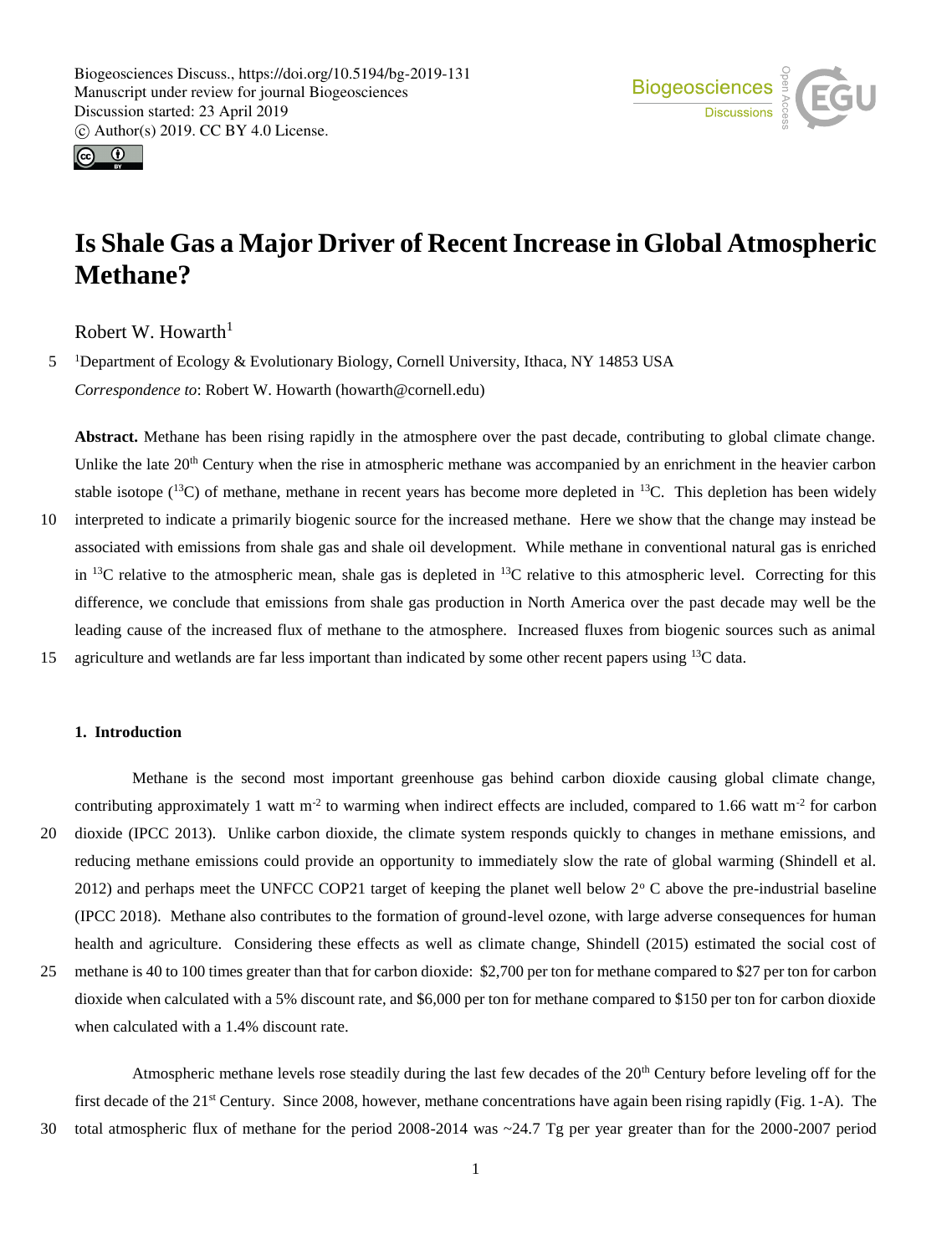



(Worden et al. 2017), an increase of 7% in global human-caused methane emissions. The change in the stable carbon $\delta^{13}C$ ratio of methane in the atmosphere over the past 35 years is striking and seems clearly related to the change in the methane concentration (Fig. 1-B). For the final 20 years of the 20<sup>th</sup> Century as atmospheric methane concentrations rose, the isotopic composition became more enriched in the heavier stable isotope of carbon, <sup>13</sup>C, relative to the lighter and more abundant 5 isotope <sup>12</sup>C, resulting in a less negative  $\delta^{13}$ C signal. The isotopic composition remained constant from 1998 to 2008 when the

- atmospheric concentration was constant. And the isotopic composition has become lighter (depleted in <sup>13</sup>C, more negativeδ<sup>13</sup>C) since 2009 as atmospheric methane concentrations have been rising again (Schaefer et al. 2016). Since biogenic sources of methane tend to be lighter than the methane released from fossil-fuel emissions, Schaefer et al. (2016) concluded that the increase in atmospheric methane in the late 20<sup>th</sup> Century was due to increasing emissions from fossil fuels, but that the
- 10 increase in methane since 2006 is due to biogenic sources, most likely tropical wetlands, rice culture, or animal agriculture. Their model results indicated that fossil fuel sources have remained flat or decreased globally since 2006, playing no major role in the recent atmospheric rise of methane. Schaefer et al. (2016) noted that their conclusion contradicts many reports of increased emissions from fossil fuel sources over this time, and stated that their conclusion "is unexpected, given the recent boom in unconventional gas production and reported resurgence in coal mining and the Asian economy." Six months after
- 15 the Schaefer et al. (2016) study was published in *Science*, Schwietzke et al. (2016) presented a similar analysis in *Nature* that used a larger and more comprehensive data set for the  $\delta^{13}$ C values of methane emissions sources. They too concluded that fossil fuel emissions have likely decreased during this century, and that biogenic emissions are the probable cause of any recent increase in global methane emissions.

## **2. Sensitivity of emission models based on δ <sup>13</sup>C in methane to biomass burning**

20

Model analyses that use $\delta^{13}C$  methane data to infer emission sources are highly sensitive to changes in the rate of biomass burning: although biomass burning is a relatively small contributor to global methane emissions, those emissions are quite enriched in <sup>13</sup>C relative to the atmospheric methane signal (Rice et al. 2016). Both Schaefer et al. (2016) and Schwietzke et al. (2016) assumed that biomass burning had been constant in recent years. However, Worden et al. (2017) estimated that 25 reductions in biomass burning globally for the period 2007-2014 compared to 2001-2006 resulted in decreased methane emissions of 3.7 Tg per year  $(\pm 1.4 \text{ Tg}$  per year). Using the data set of Schwietzke et al (2016) for  $\delta^{13}C$  values of methane emission sources, but including changes in biomass burning over time, Worden et al. (2017) concluded that the recent increase in methane emissions is likely driven more by fossil fuels than by biogenic sources, with an increase of 15.5 Tg per year from fossil fuels  $(\pm 3.5 \text{ Tg per year})$  compared to an increase of 12 Tg per year from biogenic sources  $(\pm 2.5 \text{ Tg per year})$  when 30 comparing 2007-2014 vs 2001-2006.

Clearly global models for partioning methane sources based on the  $\delta^{13}$ C approach are sensitive to assumptions about seemingly small terms such as decreases in biomass burning. In this paper, we explore for the first time another assumption: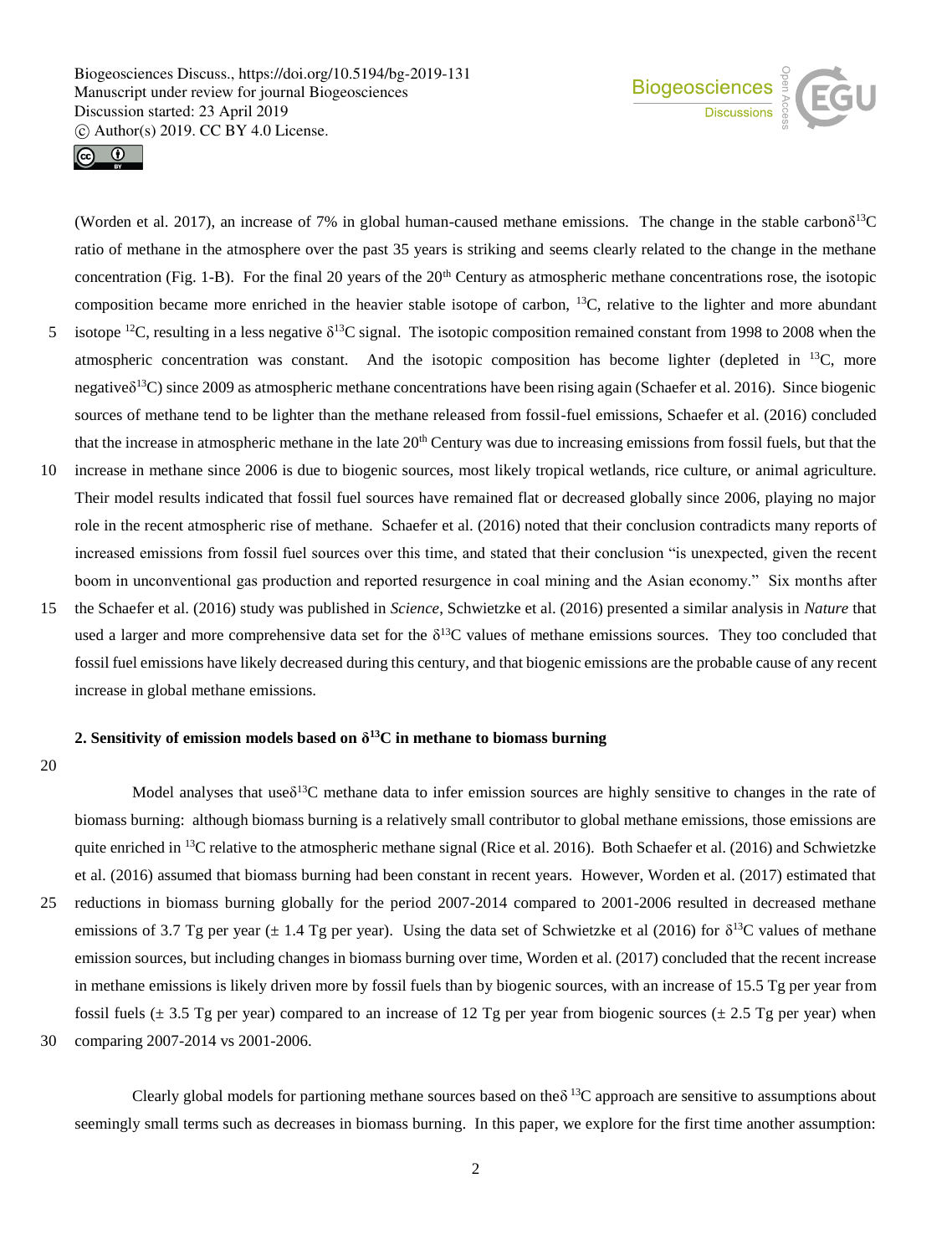



that the global increase in shale gas development may have caused some of the depletion of  $^{13}$ C in the global average methane observed over the past decade. Shale gas emissions were not explicitly considered in the models presented by Schaefer et al. (2016) and Worden et al. (2017) and were explicitly excluded in the analysis of Schwietzke et al. (2016).

# 5 **3. What is shale gas?**

Shale gas is a form of unconventional natural gas (mostly methane) held tightly in shale rock formations. Conventional natural gas, the dominant form of natural gas produced during the 20<sup>th</sup> Century, is composed largely of methane that migrated upward from the underlying sources such as shale rock over geological time, becoming trapped under a 10 geological seal (Fig. 2-A). Until this century, shale gas was not commercially developable. The use of a new combination of technologies in the 21st century – high precision directional drilling, high-volume hydraulic fracturing, and clustered multiwell drilling pads -- has changed this. In recent years, global shale gas production has exploded 14-fold, from 31 billion  $m<sup>3</sup>$ per year in 2005 to 435 billion m<sup>3</sup> per year in 2015 (Fig. 2-B), with 89% of this production in the United States and 10% in Canada (EIA 2016). Shale gas accounted for 63% of the total increase in natural gas production globally over the past decade 15 (EIA 2016, IEA 2017). The US Department of Energy predicts rapid further growth in shale gas production globally, reaching 1,500 billion m<sup>3</sup> per year by 2040 (EIA 2016; Fig. 2-B).

Several studies have shown that the  $\delta^{13}C$  signal of methane from shale gas is often lighter (more depleted in  $^{13}C$ ) than that from conventional natural gas (Golding et al. 2013; Botner et al. 2018). Here, we use the data from Figure 1 in the review 20 by Golding et al. (2013) that were explicitly identified as shale gas. The samples are from the New Albany shale (Martini et al. 1998), the Antrim shale (McIntosh et al. 2002), and an organic-rich shale in the northern Appalachian basin (Osborn and McIntosh 2010). Note that these studies appear to be the only ones included in the  $\delta^{13}C$  methane data repository published by Sherwood et al. (2017), which is the data set underlying the analysis by Schwietzke et al.(2016). Out of 61 data points for shale gas in the Golding et al. (2013) figure, only 5 had  $\delta^{13}$ C values similar to those for conventional natural gas, while many 25 samples more closely resembled the signal for biogenic gas. From the 61 values, we calculate a mean value  $\delta^{13}C$  for shale gas of -51.4  $\%$ <sub>00</sub>, with a 95% confidence limit of  $\pm$  1.2  $\%$ <sub>00</sub>. Thus, emissions of methane from shale gas are on average depleted in  $13C$  relative to atmospheric methane, while methane from conventional natural gas is more  $13C$ -enriched than atmospheric methane.

30 It should perhaps not be surprising that the  $\delta^{13}$ C of methane from shale gas tends to be lighter than for conventional natural gas. In the case of conventional gas, the methane has migrated over geological time frames from the shale and other source rocks through permeable rocks until trapped below a seal (Fig. 2-A). During this migration, some of the methane is likely oxidized by bacteria, perhaps using iron (III) or sulfate as the source of the oxidizing power (Whelan et al. 1986; Rooze et al. 2016). Partial consumption of methane by bacteria would fractionate the methane by preferentially consuming the lighter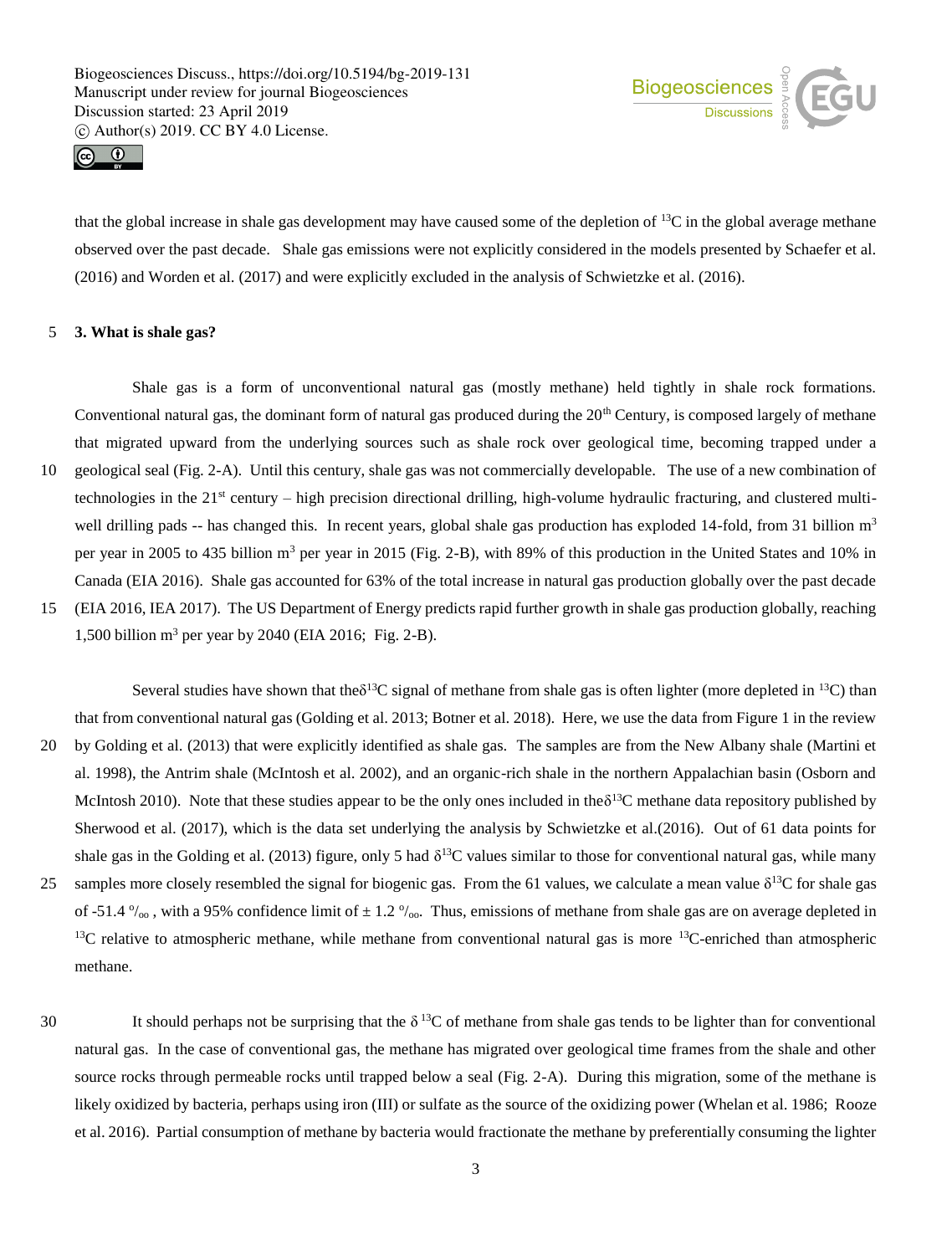



<sup>12</sup>C isotope and so, gradually enriching the remaining methane in <sup>13</sup>C (Baldassare et al. 2014), resulting in a  $\delta^{13}$ C signal that is less negative. The methane in shales, on the other hand, is tightly held in the rock formation and therefore less likely to have been subject to bacterial oxidation and the resulting fractionation. The expectation, therefore, is that methane in conventional natural gas should be heavier and less depleted in  ${}^{13}C$  than is the methane in shale gas.

5

# **4. Calculating the effect of <sup>13</sup>C signal of shale gas on emission sources**

To explore the contribution of methane emissions from shale gas, we build on the analysis of Worden et al. (2017). Figure 3-A shows the  $\delta^{13}C$  values used by them as well as their mean estimates for changes in emissions since 2008 (as they 10 estimated using the  $\delta^{13}C$  data of Schwietzke et al. 2016). Figure 3-A represents a weighting for the change in emissions (yaxis) and the  $\delta^{13}$ C values of those emissions (x-axis) by individual sources. Our addition is to separately consider shale gas emissions, recognizing that methane emissions from shale gas are more depleted in  $^{13}$ C than for conventional natural gas or all other fossil fuels as considered by Worden et al. (2017). For this analysis, we accept that net total emissions increased by 24.7 Tg per year  $(\pm 14$ . Tg per year) since 2008, driven by an increase of ~28.4 Tg per year for the sum of biogenic emissions and 15 emissions from fossil fuels and a decrease of ~3.7 Tg per year for emissions from biomass burning (Worden et al. 2017).

We start with the Eq. (1) which reweights the information in Figure 3-A for the difference between most fossil fuels and shale gas:

$$
12 * D_{B-A} = (B * D_{B-A}) + (SG * D_{SG\cdot CG}) - (CG * D_{A\cdot CG}) \tag{1}
$$

where 12 Tg per year is the mean estimate from Worden et al. (2017) for the increase in biogenic emissions,  $D_{\rm B-A}$  is the difference in the  $\delta^{13}$ C value for biogenic emission sources and atmospheric methane in 2005, B is the estimate for the increase in biogenic emissions, SG is the estimate for the increase in methane emissions from shale gas,  $D_{SG-CG}$  is the difference in the 25  $\delta^{13}$ C value for shale gas and conventional natural gas, and DA-CG is the difference in the  $\delta^{13}$ C value for atmospheric methane in 2005 and for emissions from conventional natural gas. The x-axis of Figure 3-B shows the  $\delta^{13}C$  for each source; note that the y-axis is the estimate of the change in emissions for each of these sources that we derive below.

As noted above, shale gas accounted for 63% of the global increase in all natural gas production between 2005 and 30 2015 (EIA 2016, IEA 2017). If we make the simplifying assumption that for both shale gas and conventional natural gas, emissions are equal as a percentage of the gas produced, then

$$
SG = 0.63 \times TG \tag{2}
$$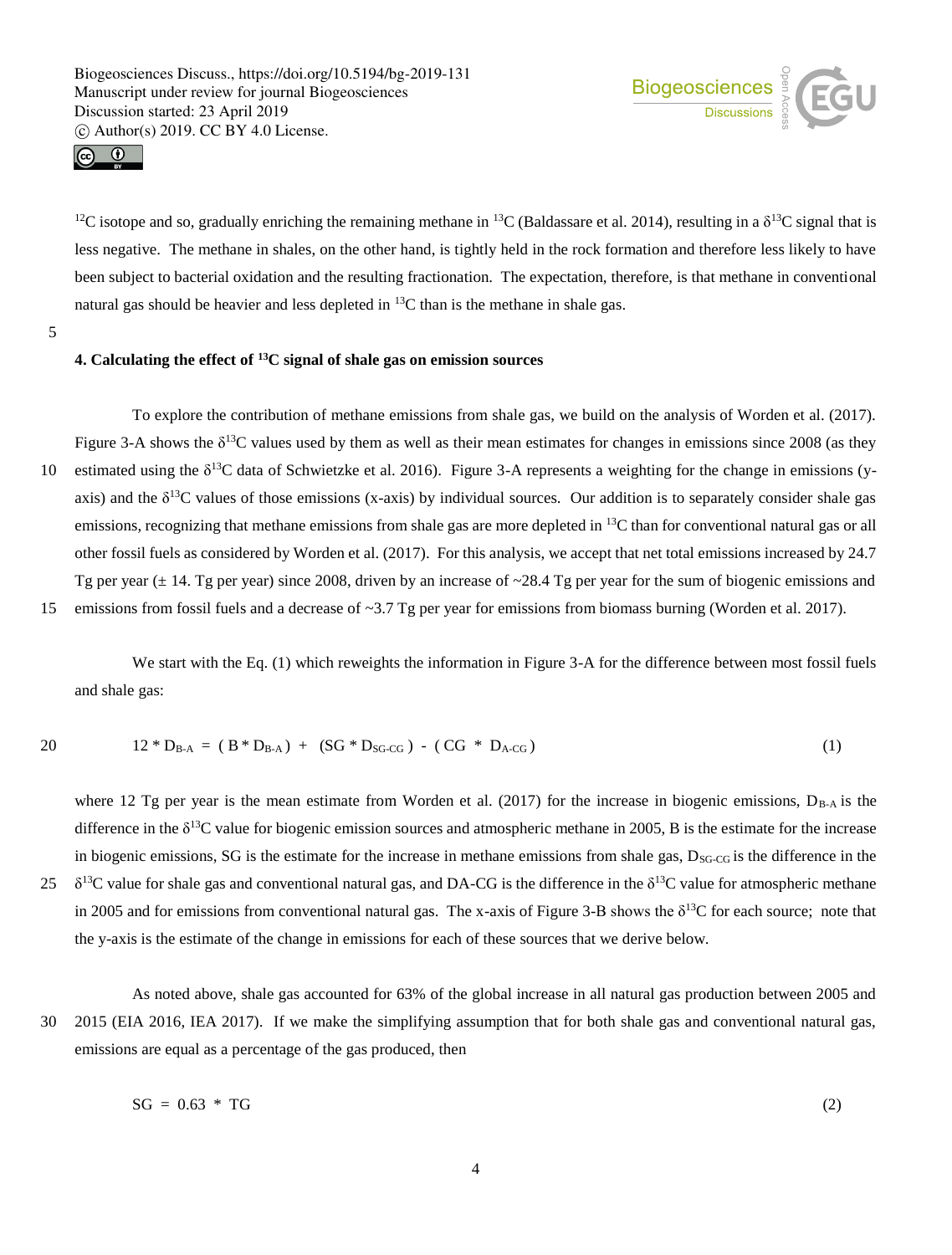

and

$$
CG = 0.37 * TG
$$
 (3)

5 where TG is total increase in emissions from all natural gas. Note that we test this assumption later in our sensitivity analyses, since some research indicates emissions from shale gas are higher than for conventional gas as a percentage of gas production. Rearranging Eq. (2) for TG and substituting into Eq. (3),

$$
CG = 0.37 * (SG / 0.63), or CG = 0.59 * SG
$$
 (4)

10

Substituting CG from Eq. (4) into Eq. (1),

$$
12 * D_{B-A} = (B * D_{B-A}) + (SG * D_{SG\cdot CG}) - (0.59 * SG * D_{A\cdot CG})
$$
\n(5)

15 Next, we estimate the likely contributions from coal and oil to the increased methane emissions over the past decade. We estimate the increase in methane emissions from coal between 2006 and 2016 as 1.3 Tg per year, based on the rise in global coal production of 27%, with almost all of this due to surface-mined coal in China (IEA 2008, 2017), and using a wellaccepted emission factor of 870 g methane per ton of surface-mined coal (Howarth et al. 2011). Methane emissions from surface-mined coal tend to be low, as whatever methane was once associated with the coal has degassed over geological time. 20 This estimate is very close to the 1.1 Tg per year increase from coal emissions in China between 2009 and 2015 as measured from satellite data (Miller et al. 2019). For oil, global production increased by 9.6% (IEA 2008, 2017), thereby increasing methane emissions by approximately 1.6 Tg per year (using emission factors from NETL 2008, as detailed in Howarth et al. 2011). Therefore, of the increase in 28.4 Tg per year from fossil fuels plus biogenic sources since 2005 (see discussion above), we estimate 2.9 Tg per year from increased emissions from coal and oil, leaving an increase of approximately 25.5 Tg per year

25 from natural gas (including shale gas) plus biogenic sources. That is,

$$
SG + CG + B = 25.5 \tag{6}
$$

Substituting CG from Eq. (4) into Eq. (6) and rearranging yields

30

$$
B = 25.5 - (1.59 * SG)
$$
 (7)

Substituting B from Eq. (7) into Eq. (5),

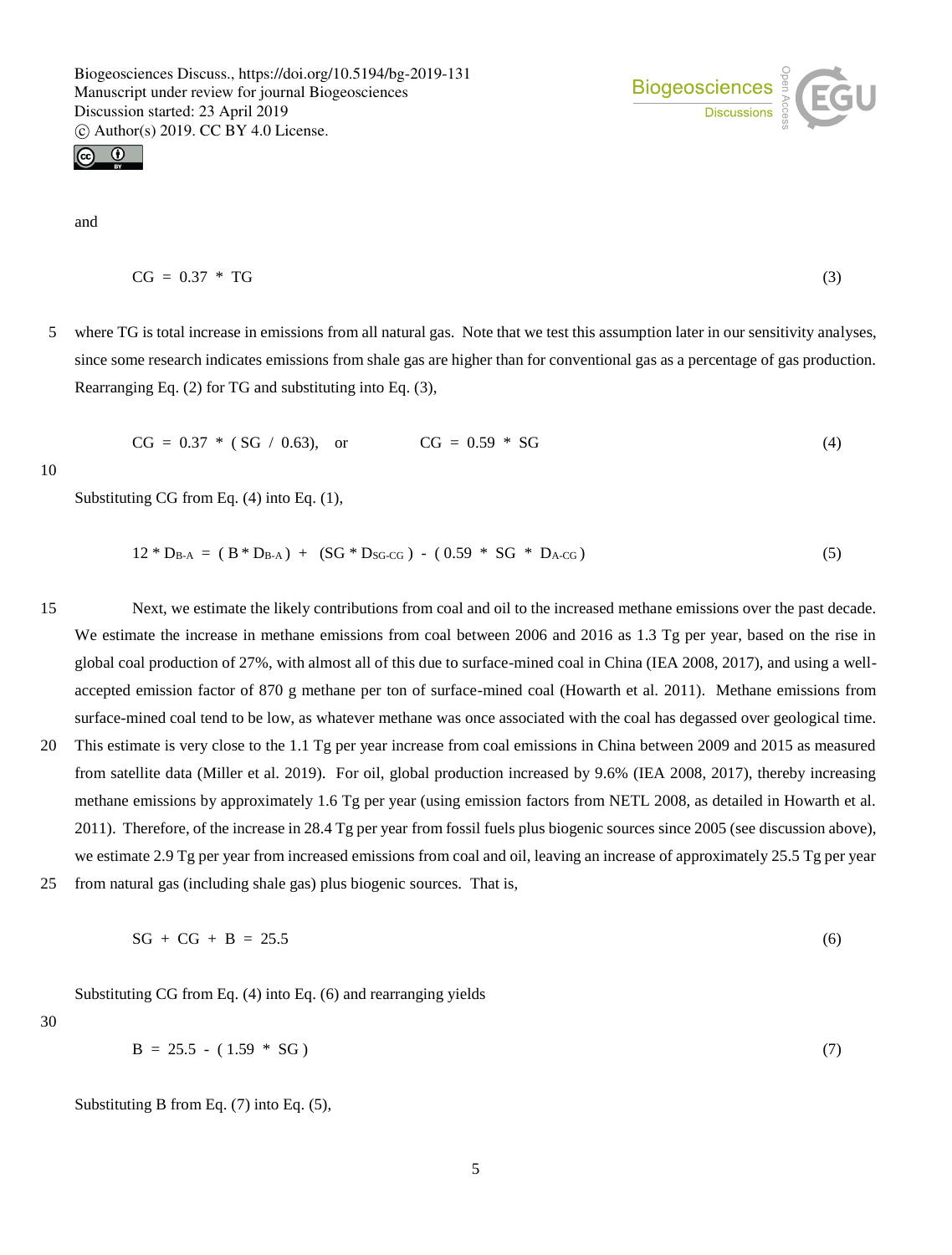



$$
12 * D_{B-A} = \{ [25.5 - (1.59 * SG)] * D_{B-A} \} + (SG * D_{SG \cdot CG}) - (0.59 * SG * D_{A \cdot CG}) \tag{8}
$$

And rearranging to solve for SG,

$$
\,5
$$

 $SG = (13.5 * D_{B-A}) / [(1.59 * D_{B-A}) - (D_{SG-CG}) + 0.59 * D_{A-CG})]$  (9)

If we use mean values for the differences in the  $\delta^{13}C$  terms in Eq. (9) (ie,  $D_{B-A} = 15.35 \degree/_{oo}$ ,  $D_{SG-CG} = 7.4 \degree/_{oo}$ , and  $D_{A-CG}$  = 3.15  $\%$ <sub>00</sub>), then we estimate the increase in methane emissions from shale gas between 2005 and 2015 (SG) as 11 Tg per year (Table 1). From Eq. (4), increased emissions from conventional natural gas are then estimated as 6.5 Tg per year, and 10 from all natural gas (shale plus conventional) as 17.5 Tg per year. From Eq. (7), increased emissions from biogenic sources are estimated as 8.0 Tg per year. The confidence bounds on these estimates, calculated using Eq. (9) and the upper and lower 95% confidence limits for the  $\delta^{13}$ C ratio terms (Fig. 3-B), are relatively small (Table 1).

# **5. Comparison with prior estimates**

15

Our best estimate for the increase in methane emissions from all fossil fuels since 2008 (shale gas, conventional natural gas, coal, and oil) is 20.4 Tg per year (Table 1), substantially larger than the mean estimate of Worden et al. (2017) of 15.5 Tg per year. Our estimate for the increased emissions from biogenic sources, 8 Tg per year, is substantially lower than the Worden et al. (2017) estimate of 12 Tg per year (Table 1). On the other hand, comparing emissions for the 2003-2013 20 period with those from the late  $20<sup>th</sup>$  Century, Schwietzke et al. (2016) concluded that biogenic emissions had risen by  $\sim$  27 Tg per year while fossil fuel emissions had decreased by  $\sim$ 18 Tg per year. And Schaefer et al. (2016) concluded that increased

methane emissions since 2006 are "predominantly biogenic" and that fossil fuel emissions likely have fallen.

- Our estimate of increased emissions of 11 Tg per year from shale gas development is quite reasonable in light of the 25 growing body of evidence from measurements made at local to regional scales. Between 2005 and 2015, global shale gas production rose by 404 billion  $m<sup>3</sup>$  per year (Fig. 2-B) (EIA 2016). Assuming that 93% of natural gas is composed of methane (Schneising et al. 2014), our estimate of the increase in methane emissions from shale gas (11 Tg per year) represents 4.1 % of the increased gas production (an increase of 270 Tg per year of methane produced from shale-gas operations). This estimate of 4.1% (based on global change in the  $^{13}$ C content of methane) represents full life-cycle emissions, including those from the
- 30 gas well site, transportation, processing, storage systems, and final distribution to customers. Our estimate is well within the range reported in several recent studies for shale gas, and in fact is at the low end for many (but not all) of these studies (Howarth et al. 2011; Pétron et al. 2014; Karion et al. 2013; Caulton et al. 2014; Schneising et al. 2014; Howarth 2014). Alvarez et al. (2018) recently presented a summary estimate for natural gas emissions in the United States (both conventional and shale gas) of 2.3% using bottom-up, facility-based data. However, they noted that top-down estimates from approaches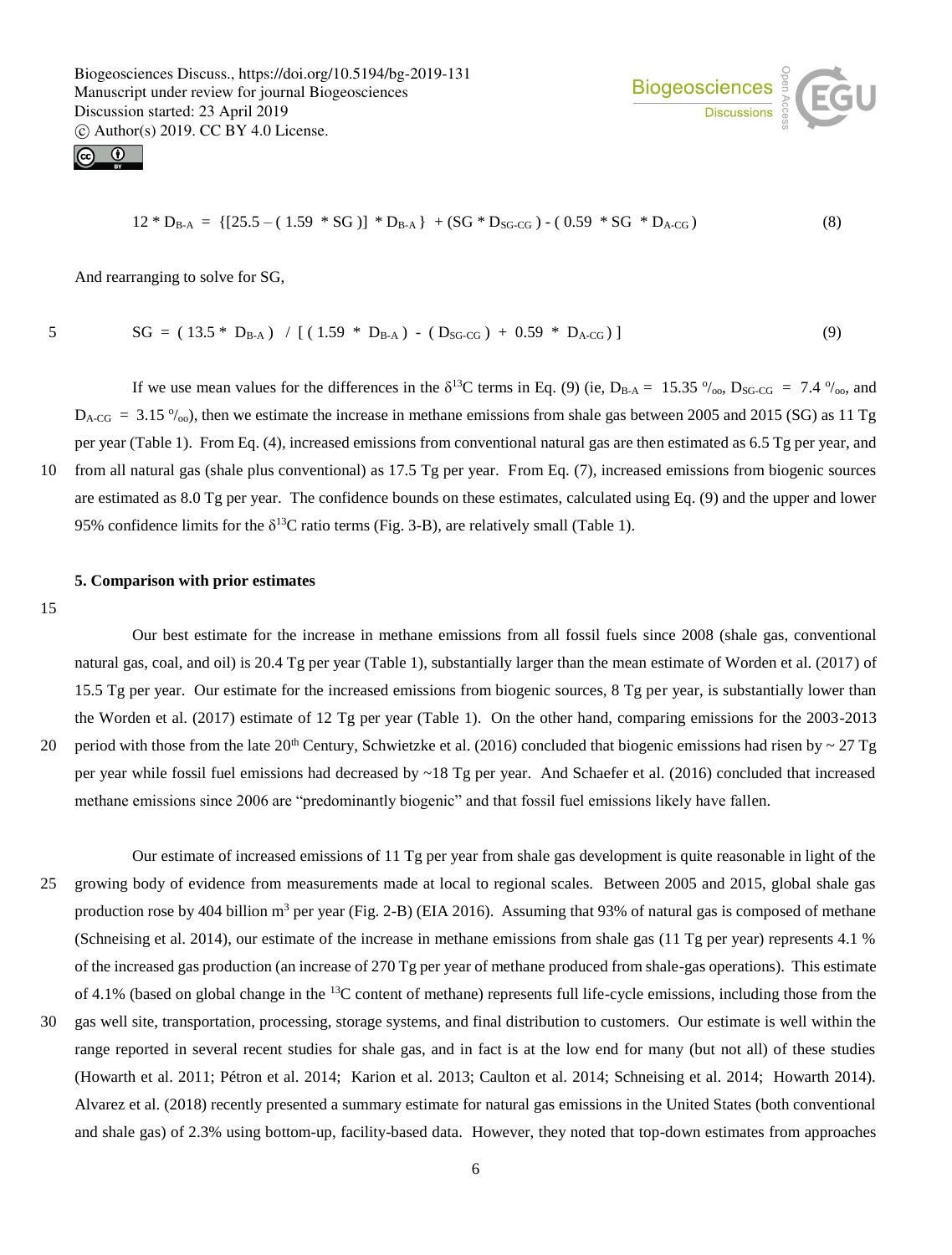



such as airplane flyovers give higher values than the bottom-up estimates they emphasized. In fact, a careful comparison of bottom-up and top-down approaches for one shale-gas field showed 45% higher emissions from the top-down approach, due to under sampling of some emission events by the bottom-up, facility-based approach (Vaughn et al. 2018). Further, Alvarez et al. (2018) used a very low value for the methane emissions from local distribution pipelines, only 0.08 %. Many studies 5 suggest distribution emissions in Boston, Los Angeles, Indianapolis, and Texas cities may be as high as 2.5% or more, not 0.08 % (Howarth et al. 2011; McKain et al. 2015; Lamb et al. 2016; Wunch et al. 2016), so that a full life-cycle of 4.1% emissions from shale gas over the past decade is quite plausible.

#### **6. Sensitivity analyses**

10

Our analysis contain two major assumptions: 1) that methane emissions as a percentage of gas produced are the same for shale gas and conventional natural gas (Eq. (2) and Eq. (3)); and 2) that emissions from oil have remained proportional to the global rate of oil production. Here we explore the sensitivity of our analysis to these assumptions. With regard to the first assumption, some evidence suggests that percent emissions may be higher from shale gas than from conventional natural gas, 15 perhaps due to venting at the time of flow-back following high-volume hydraulic fracturing of shale-gas wells (Howarth et al. 2011) and also due to release of methane from trapped pockets when drilling down through a very long legacy (often a century or more) of prior fossil fuel operations to reach the deeper shale formations (Caulton et al. 2014; Howarth 2014). For this first sensitivity analysis, we modify equations Eq. (2) through Eq. (9) with new equations Eq. (A1) through Eq. (A7) to reflect a 50% higher emission factor for shale gas than for conventional gas, as proposed in Howarth et al. (2011) (see appendix A). 20 With this change in assumptions, estimated shale gas emissions increase by 25% (13.9 instead of 11 Tg per year). Biogenic

- emissions decrease by 23% (6.2 instead of 8 Tg per year), while total fossil fuel emissions increase (22.2 instead of 20.4 Tg per year). The fossil fuel emission estimate is now 3.6-fold larger than the biogenic emission estimate (Table 2).
- Our second major assumption in the base analysis is that methane emission factors for oil production have remained 25 constant over time as a function of production. This may not be true, since 60% of the increase in global oil production between 2005 and 2015 was due to tight oil production from shales using the same technologies that allowed shale gas development, high-precision directional drilling and high-volume hydraulic fracturing (calculated from data in EIA 2015 and EIA 2018). Large quantities of methane are often co-produced with this tight shale oil, and because oil is a much more valuable product than natural gas, for shale-oil fields removed from easy access to natural gas markets, much of the methane may be vented or
- 30 flared rather than delivered to market. This may be part of the reason for the large increase in methane emissions in recent years in the Bakken shale fields of North Dakota (Schneising et al. 2014).

For this sensitivity scenario #2, we modify equations Eq. (1) through Eq. (9) with new equations Eq. (B1) through Eq. (B8) to allow for higher emissions associated with shale oil than from conventional oil production (see appendix B). For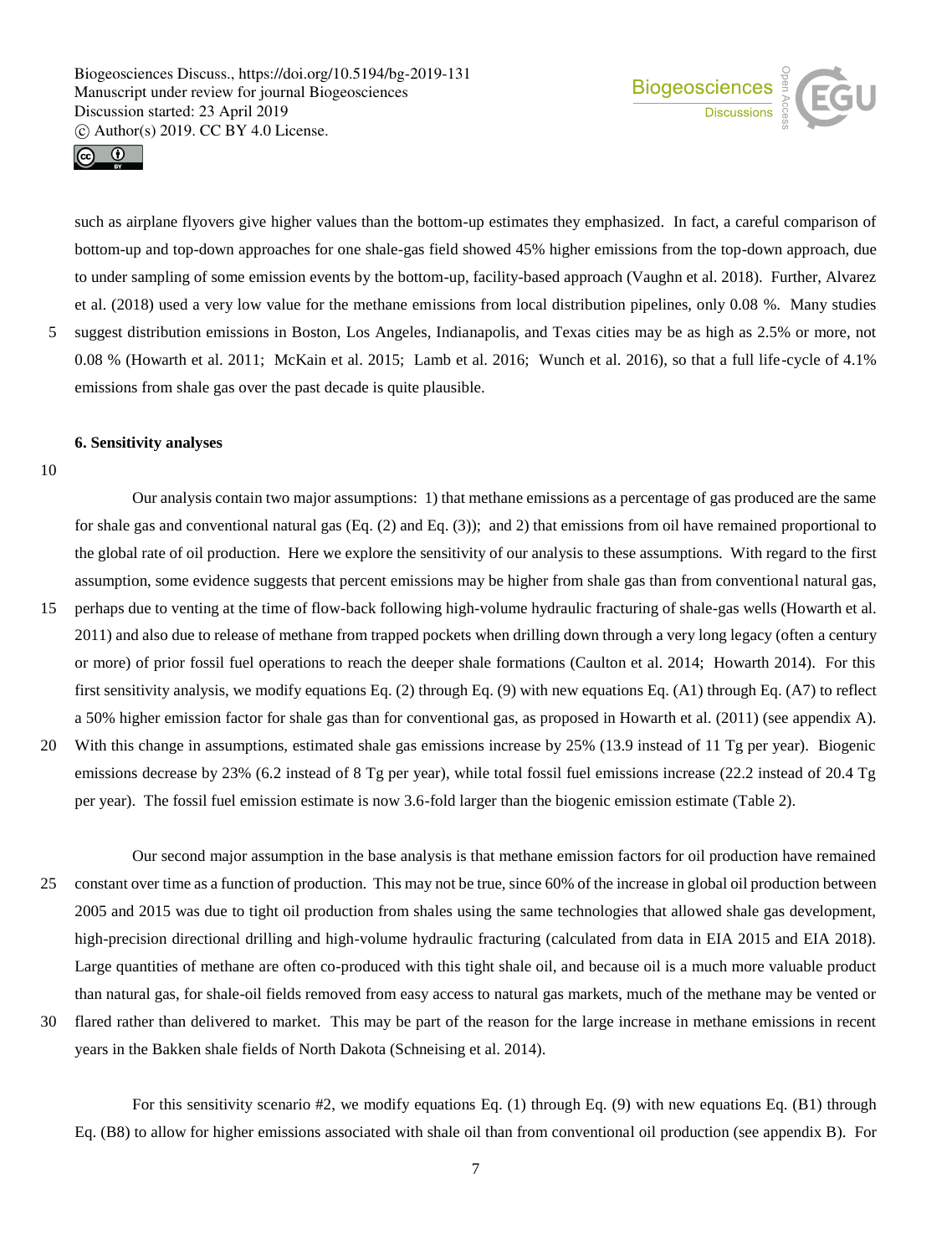



this, we follow the approach of Schneising et al. (2014) in combining shale gas and shale oil, scaling the increase in production since 2005 by the energy value of the two products. As in our baseline analysis developed in equations Eq. (1) through Eq. (9), we assume that conventional natural gas and shale gas have the same percentage methane emission per unit of produced gas. Here we further assume that shale oil has the same emission rate as well, scaled to the energy content of oil compared to 5 natural gas. This sensitivity analysis increases total emissions from fossil fuels by 18% (22.8 instead of 20.4 Tg per year), while biogenic emissions fall (5.6 instead of 8.0 Tg per year) (Table 2). The contribution from shale gas falls somewhat (from 11 to 9.9 Tg per year), as does that from conventional natural gas (from 6.5 to 5.4 Tg per year), while shale oil becomes an important emission source (5.5 Tg per year). Overall in this scenario, increased emissions from fossil fuels extracted from shales (gas plus oil) are 15.4 Tg per year, two-thirds of the total increase due to fossil fuels.

10

# **7. Conclusions**

We conclude that increased emissions from fossil fuels are far more likely than biogenic emissions to have driven the observed global increase in methane over the past decade (since 2008). The increase in emissions from shale gas (perhaps in 15 combination with those from shale oil) makes up more than half of the total increased fossil fuel emissions. That is, the commercialization of shale gas and oil in the 21st Century has dramatically increased global methane emissions. However, we note an important caveat: our analysis of emissions with explicit consideration of the  $\delta^{13}$ C value for methane in shale gas is based on a small data set, only 61 samples in 3 studies. A clear priority should be to gather more data on the <sup>13</sup>C content of shale-gas methane.

Note that while methane emissions are often referred to as "leaks," emissions include purposeful venting, including the release of gas during the flowback period immediately following hydraulic fracturing, the rapid release of gas from blowdowns during emergencies but also for routine maintenance on pipelines and compressor stations (Fig. 4-A), and the steadier but more subtle release of gas from storage tanks (Fig. 4-B) and compressor stations to safely maintain pressures 25 (Howarth et al. 2011). This suggests large opportunities for reducing emissions, but at what cost? Do large capital investments for rebuilding natural gas infrastructure make economic sense, or would it be better to move to phase natural gas out as fuel

and instead invest in a 21<sup>st</sup> Century energy infrastructure that embraces renewable energy and much more efficient heat and transportation through electrification (Jacobson et al. 2013)?

30 In October 2018, the Intergovernmental Panel on Climate Change issued a special report, responding to the call of the United Nations COP21 negotiations to keep the planet well below  $2^{\circ}$  C from the preindustrial baseline (IPCC 2018). They noted the need to reduce both carbon dioxide and methane emissions, and they recognized that the climate system responds more quickly to methane: reducing methane emissions offers one of the best routes to immediately slowing the rate of global warming (Shindell et al. 2012). Nonetheless, the model scenarios presented in the IPCC report emphasize reducing carbon

<sup>20</sup>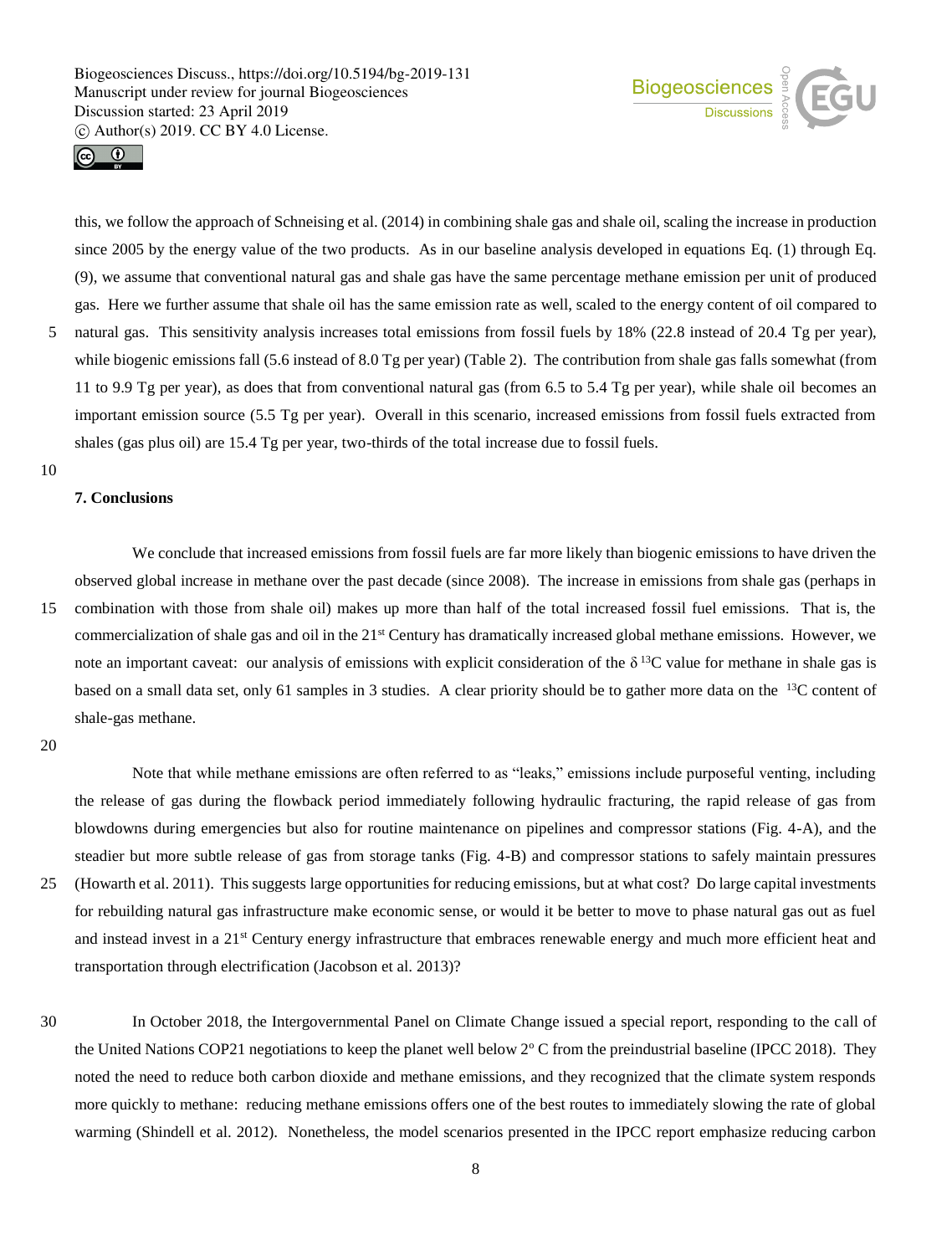



dioxide emissions first, and these scenarios begin to reduce methane emissions only after 2030. This may reflect the belief of the IPCC authors that methane emissions are dominated by biogenic sources, which are difficult to reduce. Given our conclusion that the oil and gas industry is more likely responsible for recent increases in these emissions, we suggest that the best strategy is to move as quickly as possible away from natural gas, reducing both carbon dioxide and methane emissions. 5 Doing so will in fact make it easier to reach the COP21 target than predicted by the IPCC (2018).

Finally, in addition to contributing to climate change, methane emissions lead to increased ground-level ozone levels, with significant damage to public health and agriculture. Based on the social cost of methane emissions of \$2,700 to \$6,000 per ton (Shindell 2015), our baseline estimate for increased emissions from shale gas of 11 Tg per year has resulted in damage

10 to public health, agriculture, and the climate of \$30 to \$65 billion USD per year for each of the past several years. This exceeds the wholesale value for this shale gas over these years.

**Appendix A.**Sensitivity case #1: emissions per unit of gas produced assumed to be 50% greater for shale gas than for 15 conventional gas.

First we modify Eq. (2) and Eq. (3) as follows to reflect that methane emissions per unit of gas produced are 50% greater for shale gas than for conventional natural gas:

| 20  | $SG = 1.2 * (0.63 * TG)$ , or | $SG = 0.76 * TG$ | (A1) |
|-----|-------------------------------|------------------|------|
| and |                               |                  |      |
|     | $CG = 0.8 * (0.37 * TG)$ , or | $CG = 0.30 * TG$ | (A2) |

Rearranging Eq. (A1) for TG and substituting into Eq. (A2),

```
25
```
 $CG = 0.30 * (SG / 0.76),$  or  $CG = 0.40 * SG$  (A3)

Substituting CG from Eq. (A3) into Eq. (1),

$$
12 * D_{B-A} = (B * D_{B-A}) + (SG * D_{SG \cdot CG}) - (0.40 * SG * D_{A \cdot CG}) \tag{A4}
$$

Substituting CG from Eq. (A3) into Eq. (6),

 $SG + (0.40 * SG) + B = 25.5$ , or with rearrangement,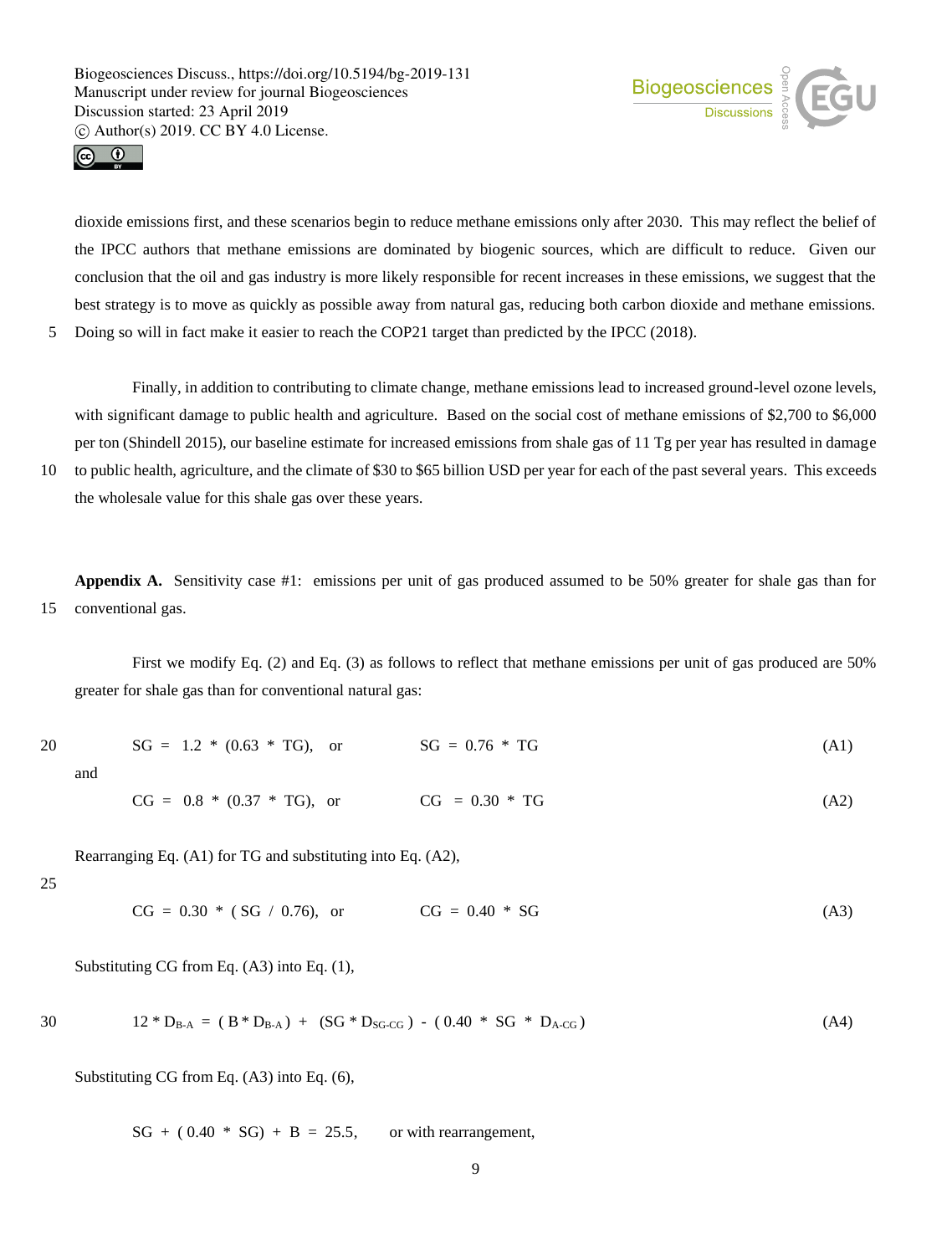



$$
B = 25.5 - (1.40 * SG)
$$
 (A5)

Substituting B from Eq. (A5) into Eq. (A4),

5

$$
12 * D_{B-A} = \{ [25.5 - (1.40 * SG)] * D_{B-A} \} + (SG * D_{SG \cdot CG}) - (0.30 * SG * D_{A \cdot CG}) \tag{A6}
$$

And rearranging to solve for SG,

10 
$$
SG = (13.5 * D_{B-A}) / [(1.40 * D_{B-A}) - (D_{SG \cdot CG}) + 0.30 * D_{A \cdot CG})]
$$
 (A7)

If we use mean values for the differences in the  $\delta^{13}C$  terms in Eq. (A7) (as we did previously for Eq. (9)), for shale gas, SG = 13.8 Tg per year. From Eq. (A3), for conventional natural gas, CG = 5.5 Tg per year. From Eq. (A5), for biogenic emissions,  $B = 6.2$  Tg per year. Total fossil fuel emissions are estimated as the contributions from coal (1.3 Tg per year) and 15 oil (1.6 Tg per year) plus SG plus CG, or 22.2 Tg per year. These values are reported in Table 2.

**Appendix B**. Sensitivity case #2: explicit consideration of shale oil (tight oil).

### 20

For the base analysis presented in the main text using equations Eq. (1) through Eq. (9), we assumed that increased emissions from the additional oil development over the past decade were proportional to the increase in that rate of development. That is, the oil produced in recent years had the same emission factor as for oil produced a decade or more ago. However, 60% of the increase in oil production globally between 2005 and 2015 was for tight oil from shale formations 25 (calculated from data in EIA 2015 and EIA 2018), and methane emissions from this shale oil may be greater than for conventional oil. In this sensitivity case #2, we consider increased emissions from conventional oil and from tight shale oil separately. For conventional oil, the increase in emissions is 40% of the total oil emissions from the base analysis (40% of 1.6 Tg per year, or 0.65 Tg per year, rounded to 0.7 in Table 2), reflecting that conventional oil contributed 40% to the growth in oil production between 2005 and 2015.

30

For the tight shale oil, we follow the approach used by Schneising et al. (2014): the increase in methane emissions from shale gas and shale oil are considered together, normalized to the energy content of the two fuels. Shale gas production increased by 405 billion m<sup>3</sup> per year between 2005 and 2015 (EIA 2016). With an energy content of 37 MJ per m<sup>3</sup>, this reflects an increase in 15.9 trillion MJ per year. For shale oil, production increased by 230 liters per year between 2005 and 2015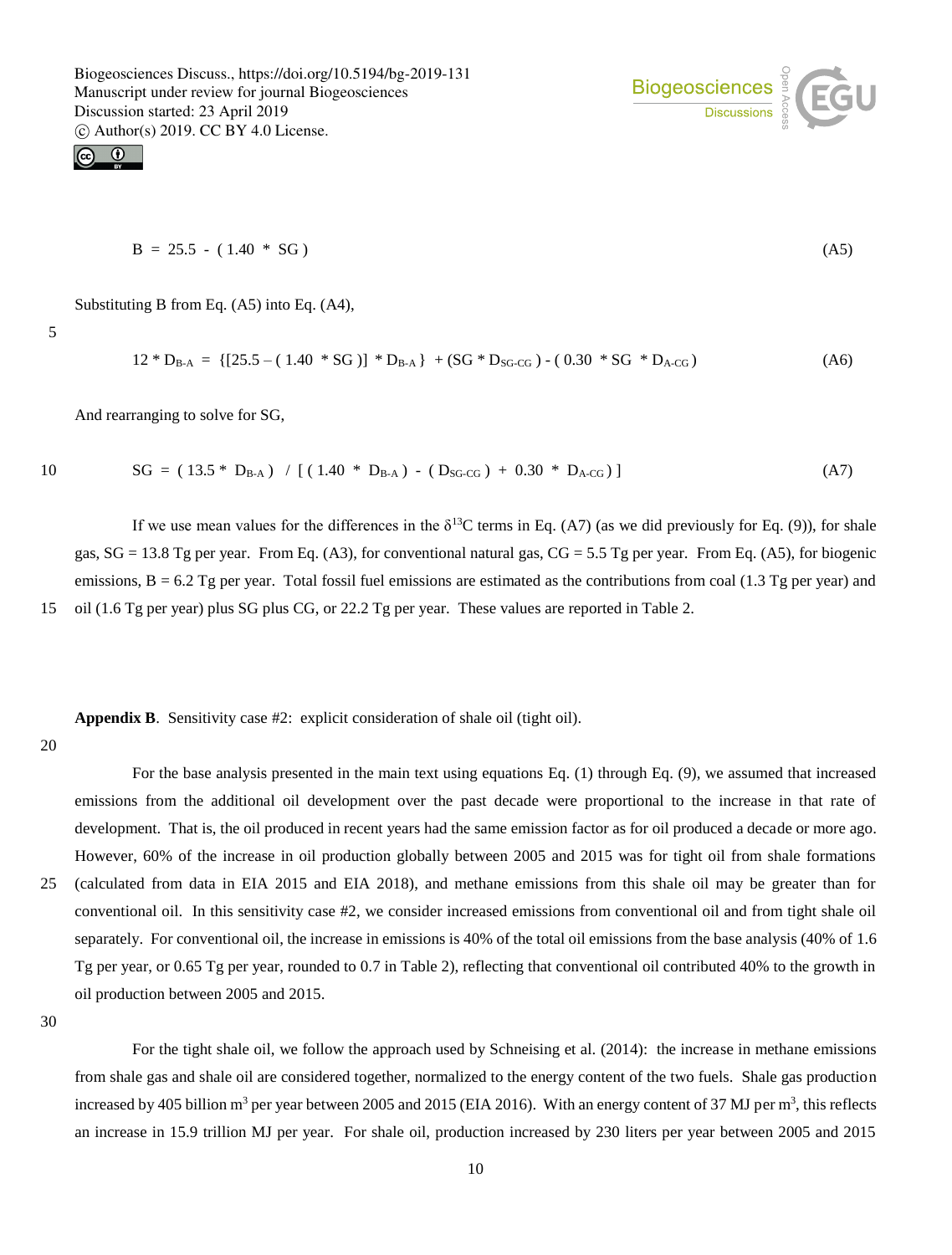Biogeosciences  $\frac{9}{2}$ 



(EIA 2015, 2018). With an energy content of 38 MJ per liter, this reflects an increase in 8.9 trillion MJ per year. Conventional natural gas production increased by 238 billion  $m<sup>3</sup>$  per year between 2005 and 2015 (EIA 2016). With an energy content of  $37$  MJ per  $m<sup>3</sup>$ , this reflects an increase in 8.8 trillion MJ per year. Therefore, the sum of the increase in production for shale gas, shale oil, and conventional natural gas is 33.6 trillion MJ per year. Shale gas represents 48% of this, shale oil 26%, and 5 conventional natural gas represents 26%. The sum of shale gas and shale oil represents 74% of the total.

For this sensitivity analysis, we further assume that shale gas and conventional natural gas have the same percentage emissions, as in our base case analysis in the main text, and that the <sup>13</sup>C content of methane from shale oil is the same as for shale gas. Using these assumptions, we modify Eq. (2) and Eq. (3) as follows,

10

$$
SG\&O = 0.74 * TG\&SO
$$
 (B1)

and

$$
15 \t CG = 0.26 * TG&SO
$$
 (B2)

where SG&O is shale gas plus shale oil and TG&SO is total natural gas plus shale oil. Rearranging Eq. (B1) for TG&SO and substituting into Eq. (B2),

$$
20 \t CG = 0.26 * (SG&O / 0.74), \t CG = 0.35 * SG&O \t (B3)
$$

Substituting CG from Eq. (B3) into Eq. (1) modified by substituting SG&O for SG,

$$
12 * D_{B-A} = (B * D_{B-A}) + (SG & 0 * D_{SG \cdot CG}) - (0.35 * SG & 0 * D_{A \cdot CG})
$$
 (B4)

25

Modifying Eq. (6) for SG&O rather than SG, and estimating 1.95 Tg per year from increased emissions from coal and conventional oil, leaves an increase of approximately 26.45 Tg per year from natural gas (including shale gas) plus tight shale oil plus biogenic sources, so

$$
30 \tSG&O + CG + B = 26.45 \t(B5)
$$

Substituting CG from Eq. (B3) into Eq. (N5),

 $SG & O + (0.35 * SG & O) + B = 26.45$ , or with rearrangement,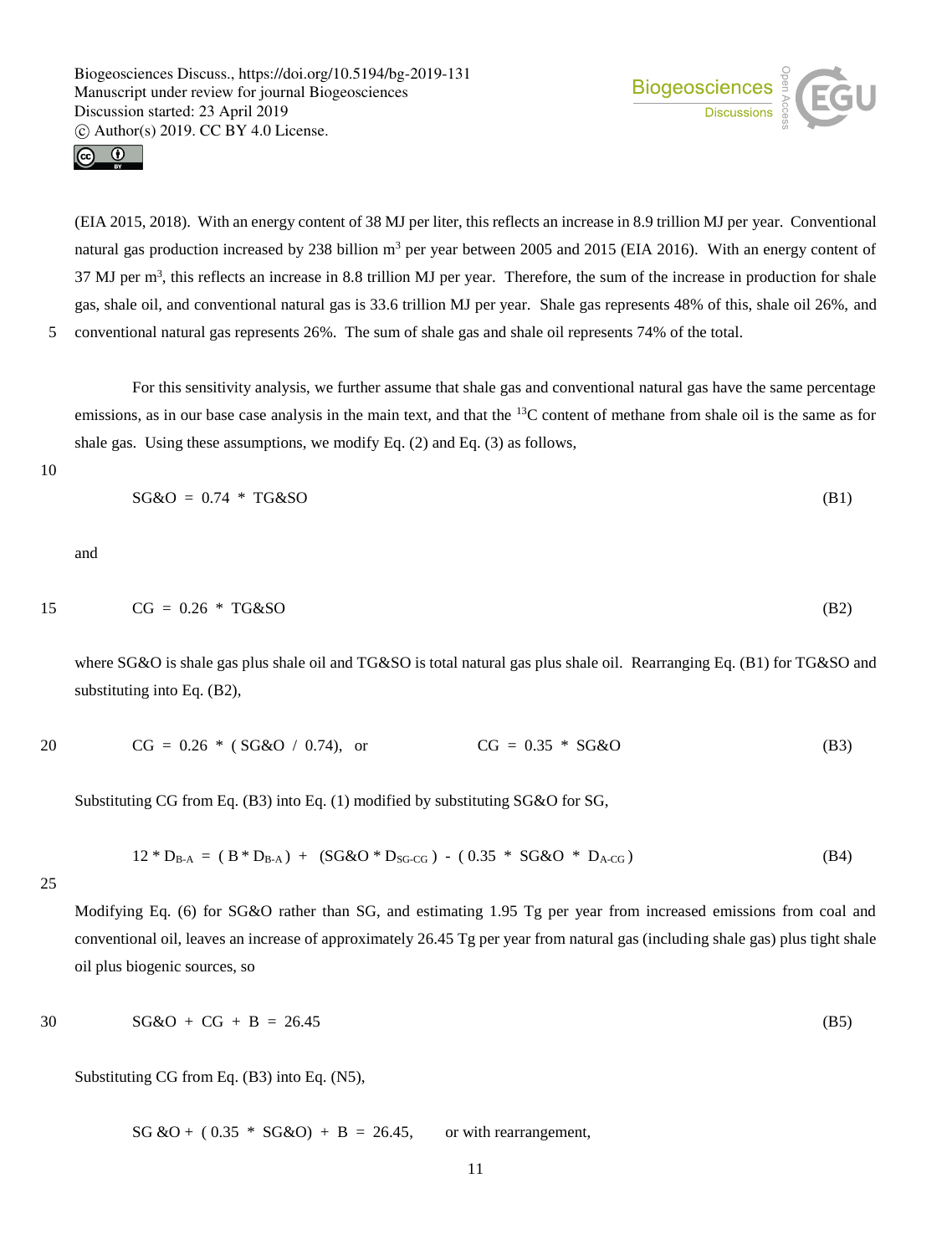



 $B = 26.45 - (1.35 * SG&O)$  (B6)

Substituting B from Eq. (B6) into Eq. (B4),

5

$$
12^*D_{B-A} = \{ [26.45 - 1.35^* S G \& O ] \}^*D_{B-A} \} + (SG \& O \,^*D_{SG \cdot CG}) - (0.35^* S G \& O \,^*D_{A \cdot CG}) \tag{B7}
$$

Rearranging to solve for SG&O,

10 
$$
SG\&O = (14.45 * D_{B-A}) / [(1.35 * D_{B-A}) - (D_{SG \cdot CG}) + 0.35 * D_{A \cdot CG})]
$$
 (B8)

If we use mean values for the differences in the  $\delta^{13}$ C terms in Eq. (B8) (as we did previously for Eq. (9) and Eq. (A7)), for shale gas plus shale oil emissions,  $SG&O = 15.4$  Tg per year. From Eq. (B3), for conventional natural gas,  $CG = 5.4$  Tg per year. From Eq. (B6), for biogenic emissions,  $B = 5.6$  Tg per year.

15

Total fossil fuel emissions are estimated as the contributions from coal (1.3 Tg per year), conventional oil (0.65 Tg per year), conventional natural gas (5.4 Tg per year), plus the sum for shale gas plus shale oil (15.4 Tg per year), or 22.8 Tg per year. We can separately estimate shale gas and shale oil, estimating the proportion of the sum of the two made up by shale gas as follows,

20

15.9 trillion MJ per yr 
$$
/(15.9 \text{ trillion MJ per year} + 8.9 \text{ MJ per year}) = 0.64
$$
 (B9)

Therefore, of the 15.4 Tg per year for SG&O, shale gas emissions are 9.9 Tg per year and shale oil emissions are 5.5 Tg per year. These values are reported in Table 2.

25

30

# **8. Author contributions and competing interests**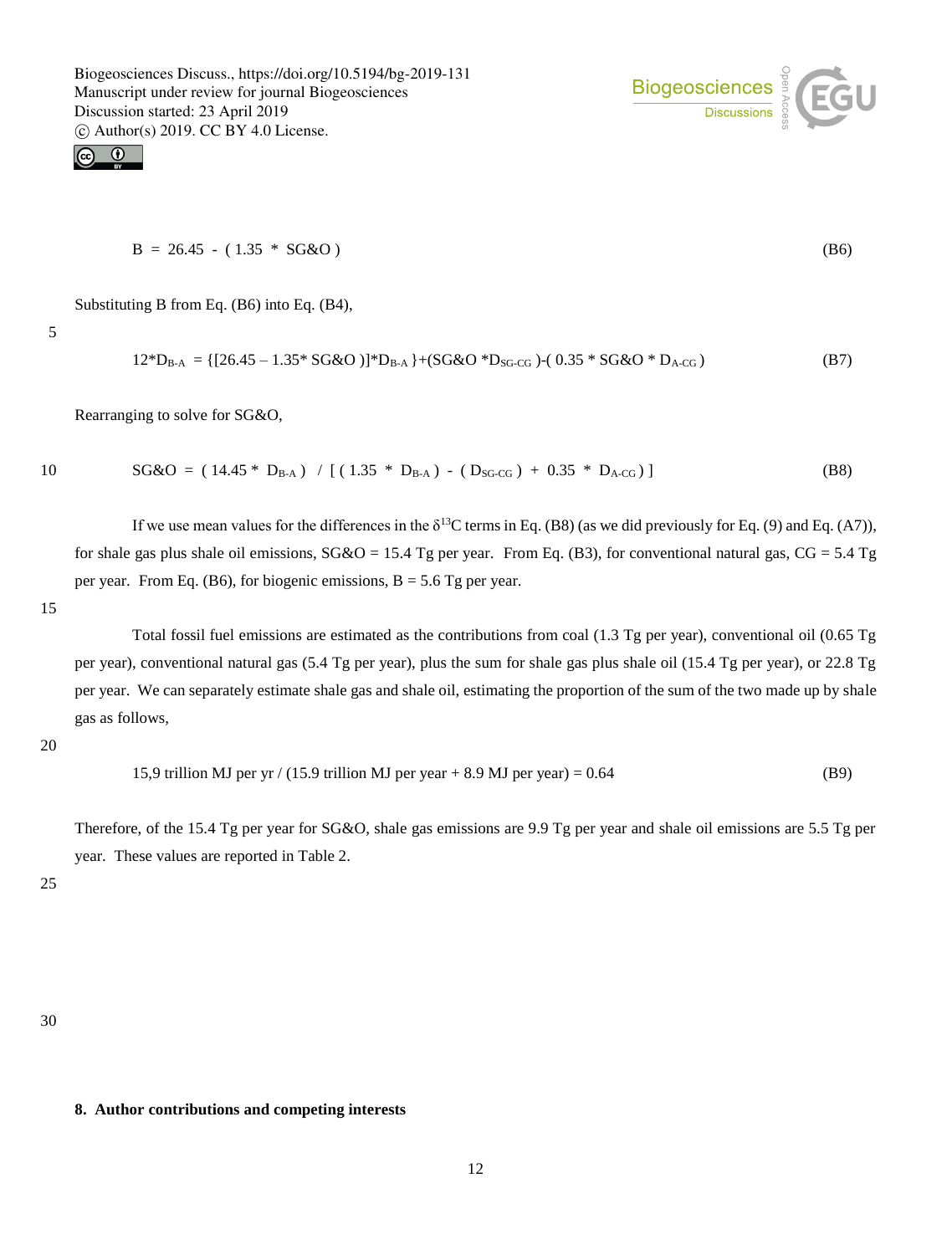



Robert Howarth is the sole author, responsible for all aspects of this work. The author declares that he has no conflicts of interest.

# **9. Acknowledgements**

5

Financial support was provided by the Park Foundation and an endowment given by David R. Atkinson to support the professorship at Cornell University held by RWH. We thank Tony Ingraffea, Amy Townsend-Small, Euan Nisbet, Martin Manning, Dennis Swaney, and Roxanne Marino for comments on earlier versions of this manuscript. We particularly thank Dennis Swaney for helpful discussion and review of the analyses we report. We thank Gretchen Halpert for the art work in

10 Figures 1 and 2; Sharon Wilson for the photographs in Figure 4-A; and Jack Ossont for the photograph in Figure 4-B. Tony Ingraffea helped interpret these photographs.

# **10. References**

- 15 Alvarez, R.A,, Zavalao-Araiza, D., Lyon, D.R., Allen, D.T., Barkley, Z.R., Brandt, A.R., Davis, K.J., Herndon, S.C., Jacob, D.J., Karion, A. Korts, E.A., Lamb, B.K., Lauvaux, T., Maasakkers, J.D., Marchese, A. J., Omara, M., Pacala, J.W., Peiachl, J., Robinson, A.J., Shepson, P.B., Sweeney, C. Townsend-Small, A., Wofsy,, S. C., and Hamburg, S. P., Assessment of methane emissions from the U.S. oil and gas supply chain, Science 361, 186-188, doi:10.1126/*science*.aar7204, 2018.
- 20 Baldassare, F.J., McCaffrey, M.A., and Harper, J.A., A geochemical context for stray gas investigations in the northern Appalachian Basin: Implications of analyses of natural gases from Neogene-through Devonian-age strata, AAPG Bulletin, 98, 341*–*372, doi:10.1306/06111312178, 2014.

Botner, E.C., Townsend-Small, A., Nash, D.B., Xu, X., Schimmelmann, A., and Miller, J.H., Monitoring concentration and 25 isotopic composition of methane in groundwater in the Utica Shale hydraulic fracturing region of Ohio, Environ. Monit. Assess., 190, 322, doi:10.1007/s10661-018-6696-1, 2018.

Caulton, D.R., Shepson, P.D., Santoro, R.L., Sparks, J.P., Howarth, R.W., Ingraffea, A., Camaliza, M.O., Sweeney, C., Karion, A., Davis, K.J., Stirm, B.H., Montzka, S.A., and B. Miller, B., Toward a better understanding and quantification of methane 30 emissions from shale gas development, P. Natl. Acad. Sci. USA, 111, 6237-6242, doi:10.1073/pnas.1316546111, 2014.

EIA, Shale gas and tight oil and commercially produced in just four countries, Energy Information Administration, U.S. Department of Energy, https://www.eia.gov/todayinenergy/detail.php?id=19991, 2015.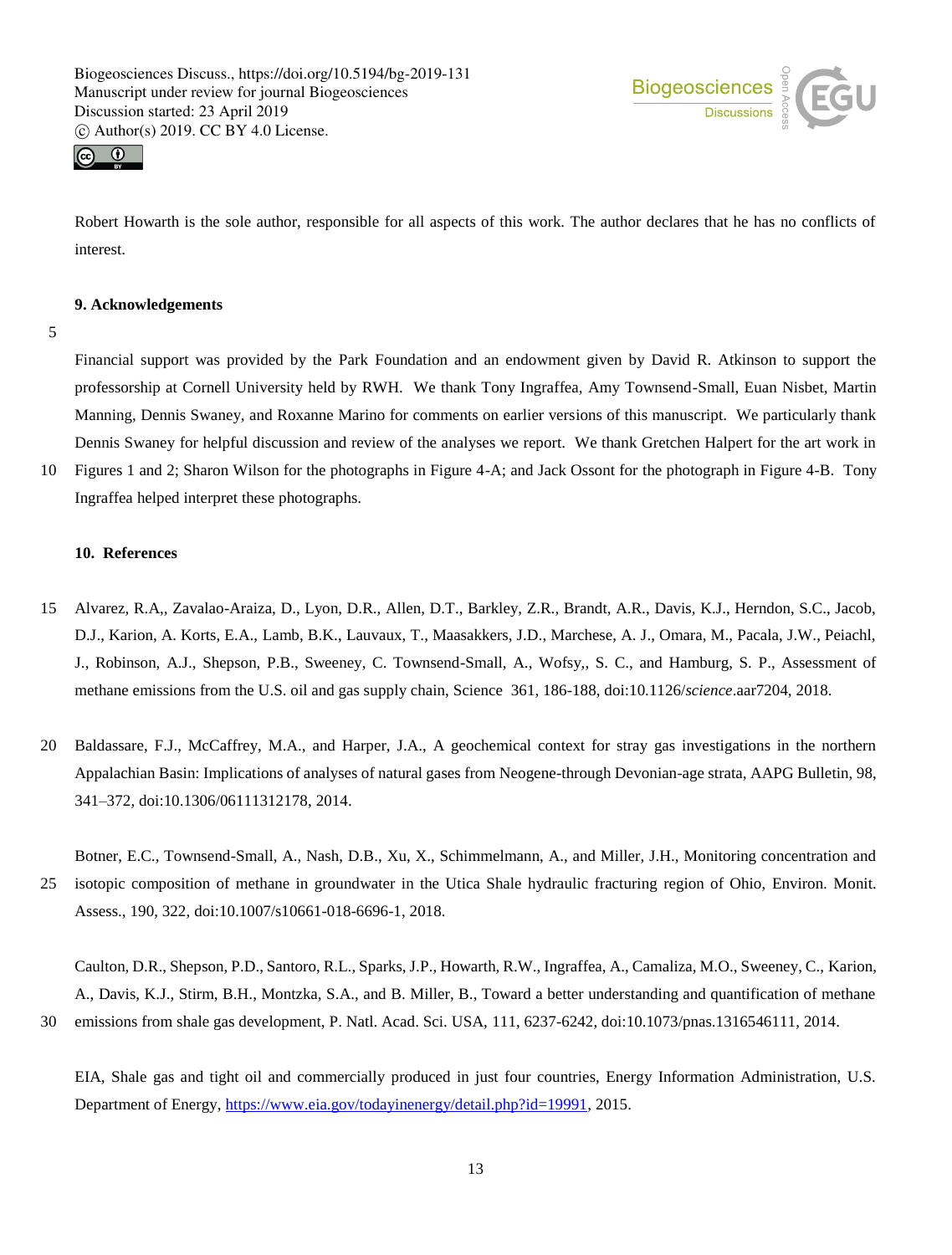



EIA, Shale gas production drives world natural gas production growth, Energy Information Administration, U.S. Department of Energy, https://www.eia.gov/todayinenergy/detail.php?id=27512, 2016.

EIA, Table 1.2, World crude oil production 1960-2017, Monthly energy review, June 2018, Energy Information 5 Administration, U.S. Department of Energy, 2018.

Golding, S.D., Boreham, C.J., and Esterle, J.S., Stable isotope geochemistry of coal bed and shale gas and related production waters: A review, Int. J. Coal Geolog., 120, 24-40, doi:10.1016/j.coal.2013.09.001, 2013.

10 Howarth, R.W., Santoro, R., and Ingraffea, A., Methane and the greenhouse gas footprint of natural gas from shale formations, Climatic Change Letters, 106, 679–690, doi:10.1007/s10584-011-0061-5, 2011.

Howarth, R.W., A bridge to nowhere: Methane emissions and the greenhouse gas footprint of natural gas, Energy Science & Engineering, 2, 47-60, doi: 10.1002/ese3.35, 2014.

15

IEA, World Energy Outlook, International Energy Agency, 2008.

IEA, Key World Energy Statistics, International Energy Agency, 2017.

20 IPCC, Climate Change 2013: The Physical Science Basis. Contribution of Working Group I to the Fifth Assessment Report of the Intergovernmental Panel on Climate Change, Intergovernmental Panel on Climate Change, 2013.

IPCC, Summary for Policymakers. In: Global warming of 1.5°C. An IPCC Special Report on the impacts of global warming of 1.5°C above pre-industrial levels and related global greenhouse gas emission pathways, in the context of strengthening the

25 global response to the threat of climate change, sustainable development, and efforts to eradicate poverty, Intergovernmental Panel on Climate Change, http://www.ipcc.ch/report/sr15/, 2018.

Jacobson,, M.Z., Howarth, R.W., Delucchi, M.A., Scobies, S.R., Barth, J.M., Dvorak, M.J., Klevze, M., Katkhuda, H., Miranda, B., Chowdhury, N.A., Jones, R., Plano, L., and A.R. Ingraffea, A.R., Examining the feasibility of converting New York State's

30 all-purpose energy infrastructure to one using wind, water, and sunlight, Energy Policy, 57, 585-601, doi:10.1016/ j.enpol.2013.02.036, 2013.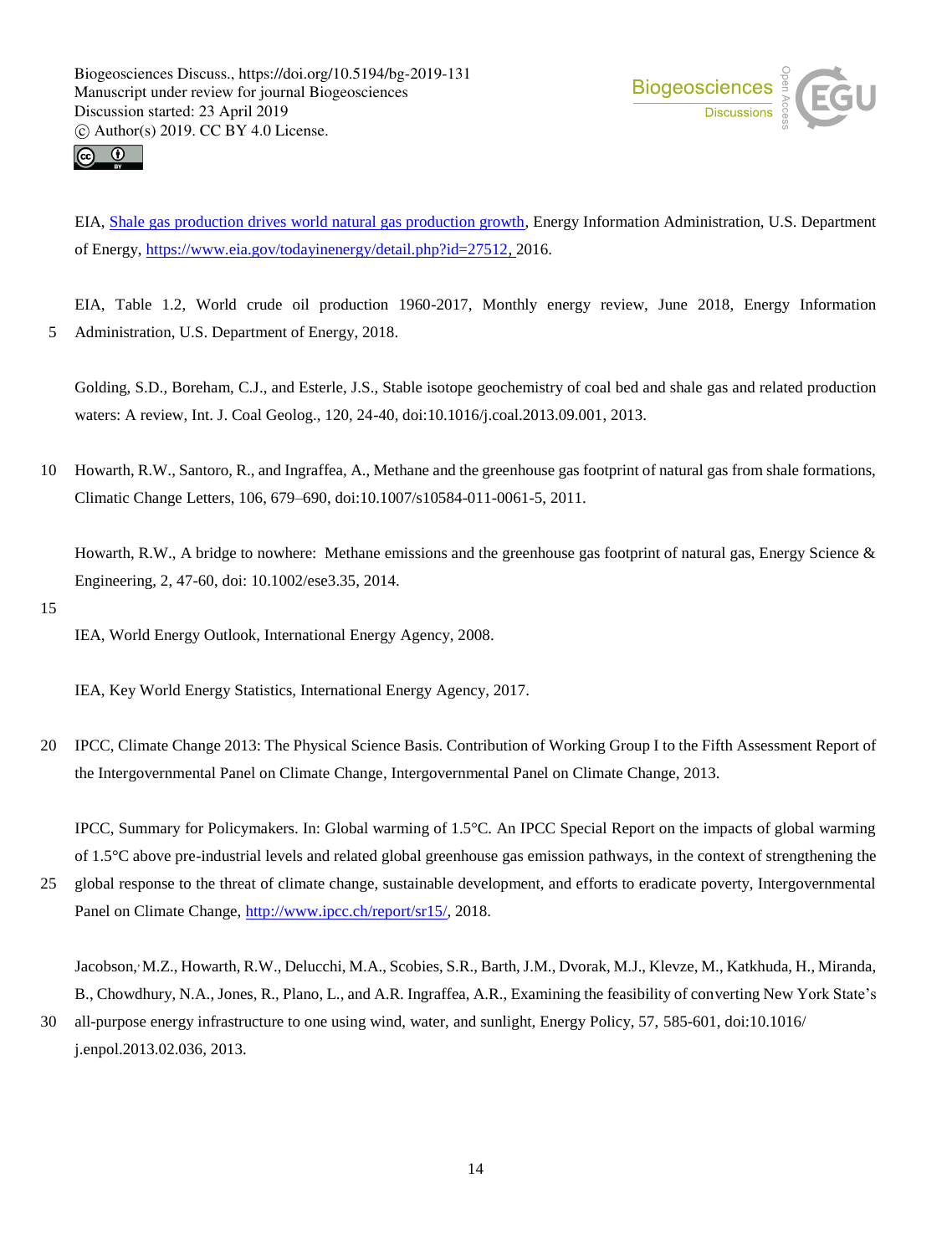



Karion, A., Sweeney, C., Pétron, G., Frost, G., Hardesty, R.M., Kofler, J., Miller, B.R., Newberger, T., Wolter, S., Banta, R., and Brewer, A., Methane emissions estimate from airborne measurements over a western United States natural gas field, Geophys. Res. Lett., 40, 4393–4397, doi:10.1002/grl.50811, 2013.

- 5 Lamb, B.K., Cambaliza, M.O.L., Davis, K.J., Edburg, S.L., Ferrara, T.W., Floerchinger, C., Heimburger, A.M.F., Herndon, S., Lauvaux, T., Lavoie, T., Lyon, D.R., Miles, N., Prasad, K.R., Richardson, S., Roscioli, J.R., Salmon, O.E. Shepson, P.B., Stirm, B.H., and Whetstone. J., Direct and indirect measurements and modeling of methane emissions in Indianapolis, Indiana, Environ. Sci. Technol., 50, 8910-8917, doi:10.1021/acs.est.6b01198, 2016.
- 10 Martini, A.M., Walter, L.M., Budai, J.M., Ku, T.C.W., Kaiser, C.J., and Schoell, M., Genetic and temporal relations between formation waters and biogenic methane: Upper Devonian Antrim Shale, Michigan Basin, USA, Geochim. Cosmochim. Acta, 62, 1699–1720, doi:016-7037(98)00090-8, 1998.

McIntosh, J.C., Walter, L.M., and Martini, A.M, Pleistocene recharge to mid-continent basins: effects on salinity structure and 15 microbial gas generation, Geochim. Cosmochim. Acta, 66, 1681–1700, doi:10.1016/S0016-7037(01)00885-7, 2002.

McKain, K., Down, A., Raciti, S.M., Budney, J., Hutyra, L.R., Floerchinger, C., Herndon, S.C., Nehrkorn, T., Zahniser, M.S., Jackson, R.B., Phillips, N., and Wofsy, S.C., Methane emissions from natural gas infrastructure and use in the urban region of Boston, Massachusetts, P. Natl. Acad. Sci. USA, 112, 1941-1946, doi:10.1073/pnas.1416261112, 2015.

20

Miller, S.M., Michalak, A.M., Detmers, R.R., Hasekamp, O.P., Bruhwiler, L.M.P., and Schwietezke, S., China's coal mine methane regulations have not curbed growing emissions, Nat. Communic., 10, 303, doi:10.1038/s41558-019-0432-x, 2019.

Osborn, S.G., and McIntosh, J.C., 2010. Chemical and isotopic tracers of the contribution of microbial gas in Devonian 25 organic-rich shales and reservoir sandstones, northern Appalachian Basin, Appl. Geochem., 25, 456–471, doi:10.1016/j.apgeochem.2010.01.001, 2010.

Pétron, G., Karion, A., Sweeney, C., Miller, B., Montzka, S.A., Frost, G.J., Trainer, M., Tans, P., Andrews, A., Kofler, J.,

30 Helming, D., Guenther, D., Dlugokencky, E., Lang, P., Newberger, T., Wolter, S., Hall, B., Novelli, P., Brewer, R., Conley, S., Hardesty, M., Banta, R., White, A., Noone, D., Wolfe, D., Schnell, R., A new look at methane and nonmethane hydrocarbon emissions from oil and natural gas operations in the Colorado Denver-Julesburg Basin, J. Geophys. Res. Atmos., 119, 6836– 6852, doi:10.1002/2013JD021272*,* 2014.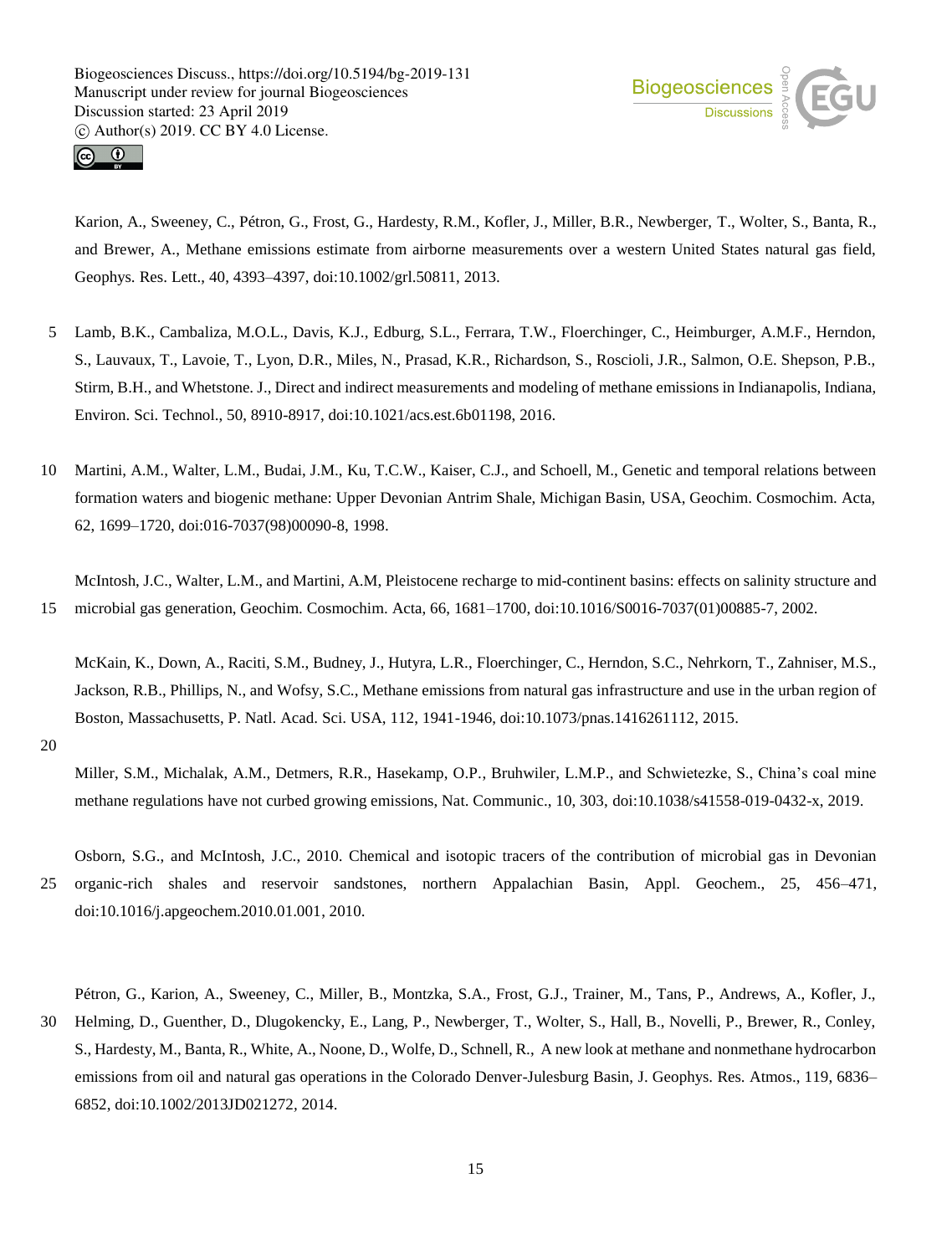



Rice AL, Butenhoff CL, Tema DG, *et al.* 2016. Atmospheric methane isotopic record favors fossil sources flat in 1980s and 1990s with recent increase. P. Natl. Acad. Sci. USA, 13, 10791-10796, doi:10.1073/pnas.1522923113, 2016.

Rooze, J., Egger, M., Tsandev, I., and Slomp, C.P., Iron-dependent anaerobic oxidation of methane in coastal surface 5 sediments: Potential controls and impact, Limnol. Oceanogr., 61, S267-S282, doi:10.1002/lno.10275, 2016.

Schaefer, H., Mikaloff-Fletcher, S.E., Veidt, C., Lassey, K.R., Brailsford, G.W., Bromley, T.M., Dlubokencky, E.J., Michel, S.E., Miller, J.B., Levin, I., Lowe, D.C., Martin, R.J., Vaugn, B.H., and White, J.W.C., A 21st century shift from fossil-fuel to biogenic methane emissions indicated by <sup>13</sup>CH4*,* Science, 352, 80-84, doi:10.1126/*science*.aad2705, 2016.

10

Schneising, O., Burrows, J.P., Dickerson, R.R., Buchwitz, M., Reuter, M., and Bovensmann, H., Remote sensing of fugitive emissions from oil and gas production in North American tight geological formations, Earth's Future, 2, 548–558, doi:10.1002*/*2014EF000265*,* 2014.

15 Schwietzke, S., Sherwood, O.A., Bruhwiler, L.M.P., Miller, J.B., Etiiope, G., Dlugokencky, E.J., Michel, S.E., Arling, V.A., Vaughn, B.H., J.W.C White, and Tans, P.P., Upward revision of global fossil fuel methane emissions based on isotope database, Nature, 538, 88-91, doi:10.1038/nature19797, 2016.

Sherwood, O.A., Schwietzke, S., Arling, V.A., and Etiope, G.: Global inventory of gas geochemistry data from fossil fuel, 20 microbial and burning sources, version 2017. Earth Syst. Sci. Data, 9, 639-656, doi:10.5194/essd-9*-*639*-*2017*,* 2017.

Shindell, D., The social cost of atmospheric release, Climatic Change, 130, 313-326, doi:10.1007/s10584-015-1343-0, 2015.

Shindell, D., Kuylenstierna, J.C., Vignati, E., van Dingenen, R., Amann, M., Klimont, Z., Anenberg, S.C., Muller, N., 25 Janssens-Maenhout, G., Raes, R., Schwartz, J. Falvegi, G., Pozzoli, L., Kupiainent, K., Höglund-Isaksson, L., Emberson, L., Streets, D. Ramanathan, V., Kicks, K., Oanh, N.T., Milly., G., Williams, M., Demkine, V., and Fowler, D., Simultaneously mitigating near-term climate change and improving human health and food security, Science, 335, 183–189, doi:10.1126/science.1210026, 2012.

30 Vaughn, T.L, Bella, C.S., Picering, C.K., Schwietzke, S., Heath, G.A., Pétron, G., Zimmerle, D.J., Schnell, R.C., and Nummedal, D., Temporal variability largely explains top-down/bottom-up difference in methane emission estimates from a natural gas production region, P. Natl. Acad. Sci. USA, 115*,* 11712-11717, doi:10.1073/pnas.1805687115, 2018.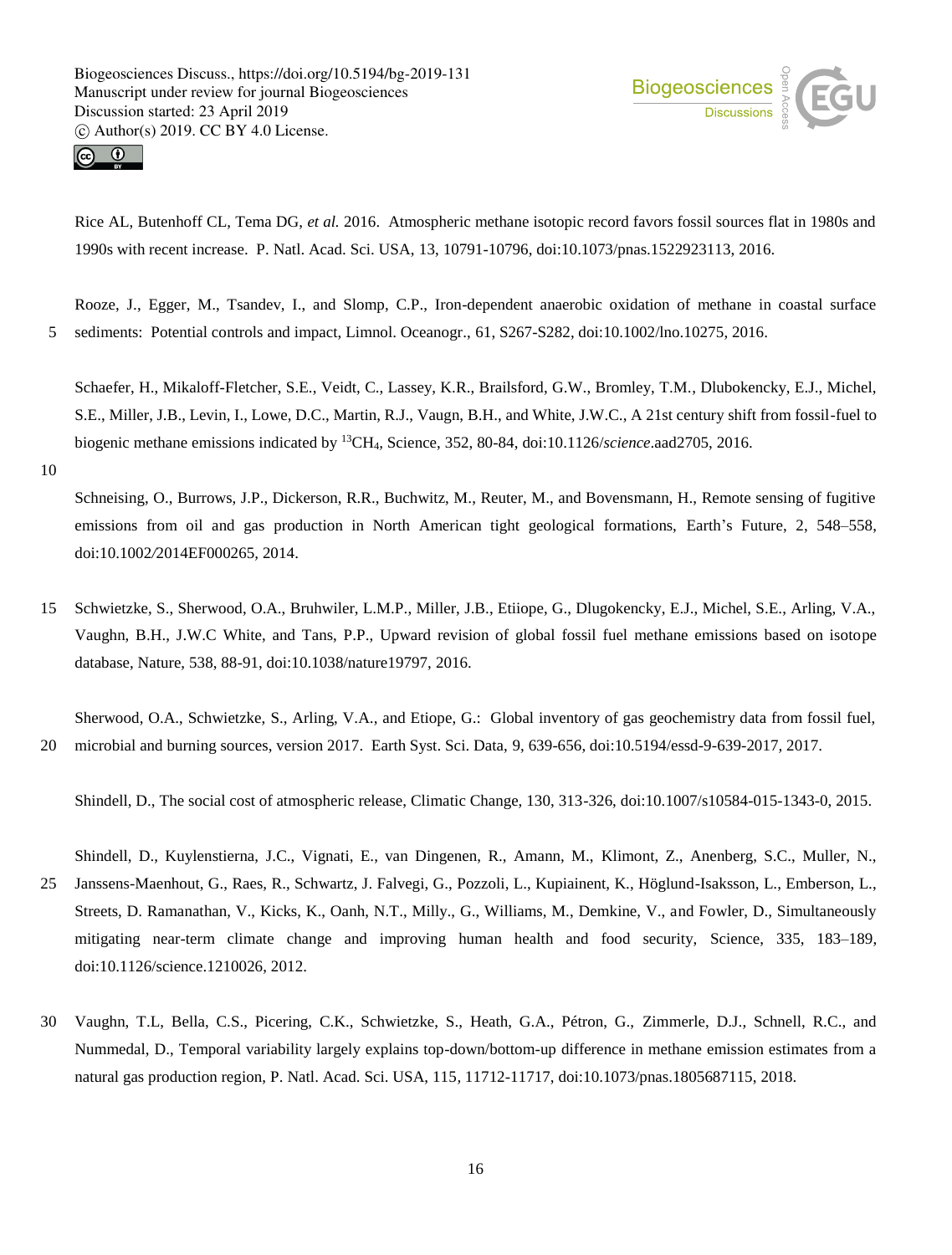



Whelan, J.K., Oremland, R., Tarata, M., Smith, R. Howarth, R., and C. Lee, C., Evidence for sulfate reducing and methane producing microorganisms in sediments from sites 618, 619, and 622, Reports of the Deep-Sea Drilling Project, 47, 767-775, doi:10.2973/dsdp.proc.96.147.1986, 1986.

5 Worden, J.R., Bloom, A.A., Pandey, S., Jiang, Z., Worden, H.M., Walter, T.W., Houweling, S., and Röckmann, T., Reduced biomass burning emissions reconcile conflicting estimates of the post-2006 atmospheric methane budget, Nat. Communic., 8, 2227, doi:10.1038/s41467-017-02246-0, 2017.

Wunch, D., Toon, G.C., Hedelius, J.K., Vizenor, N., Roehl, C.M., Saad, K.M., Blavier, J.L., Blake, D.R., and Wennberg, P.O.,

10 Quantifying the loss of processed natural gas within California's South Coast Air Basin using long-term measurements of the ethane and methane, Atmos. Chem. Phys., 16, 14091-14105, doi:10.5194/acp-*16*-14091-2016*,* 2016.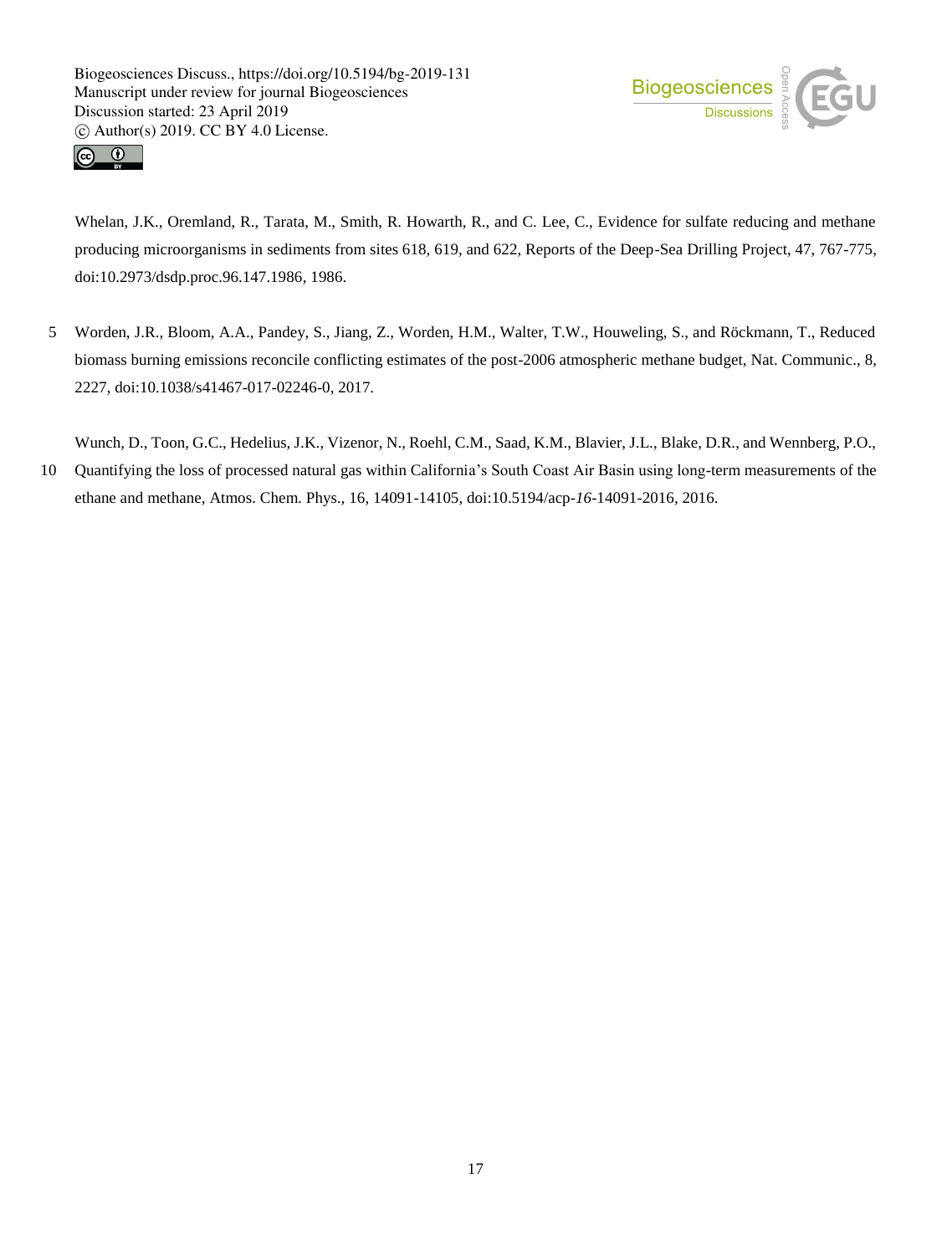



Table 1. Estimates for sources of increased or decreased methane emissions to the atmosphere in recent years (Tg per year). All values are positive, except as specified.

#### 5

|                         | This study <sup>a</sup> | Worden et al. b<br>(2017) | Schwietzke et al. <sup>c</sup><br>(2016) |
|-------------------------|-------------------------|---------------------------|------------------------------------------|
| 10<br>All fossil fuels  | 20.4                    | 15.5<br>$(\pm 3.5)$       | negative $\sim$ 18                       |
| -- shale gas            | 11.0<br>(± 0.7)         |                           |                                          |
| -- conventional gas     | 6.5<br>(± 0.4)          |                           |                                          |
| -- coal                 | 1.3                     |                           |                                          |
| $-$ oil                 | 1.6                     |                           |                                          |
| <b>Biogenic sources</b> | 8.0<br>$(\pm 1.0)$      | 12.0<br>$(\pm 2.5)$       | $\sim 27$                                |

<sup>a</sup> Time period is 2008-2014 compared to 2000-2007. Confidence bounds for estimates for shale gas, conventional natural gas, and biogenic sources are calculated using Eq. (9) and the upper and lower 95% confidence limits for the  $\delta^{13}C$  values shown in Figure 3-B.

 $30$  <sup>b</sup> Time period is 2008-2014 compared to 2000-2007, with values from their Figure 4, with the Schwietzke et al. (2016) data set and assuming a decrease in biomass burning of 3.7 Tg per year. Uncertainty is as shown in original publication. <sup>c</sup> Time period is for 2003-2013 compared to 1985-2002, with values from their Figure 2.B. Uncertainties are large, and only mean differences shown here.

35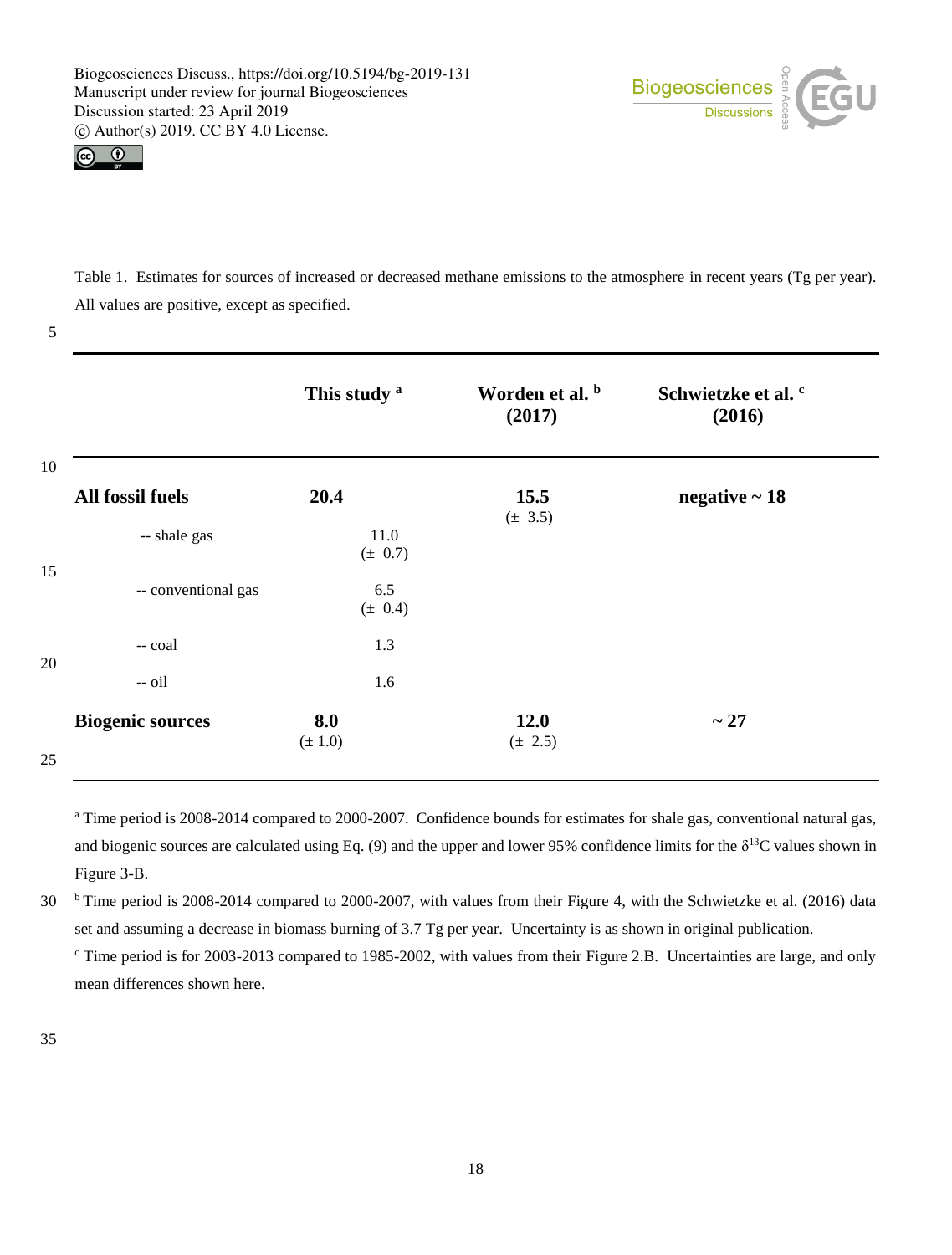



Table 2. Exploration of sensitivity to assumptions for estimates of increase in global methane emissions in recent years (Tg per year). Only mean values presented.

| 5  |                         | Base analysis <sup>a</sup> | Increased emission factor<br>for shale gas<br>(sensitivity test #1) $b$ | Explicit consideration<br>of shale oil<br>(sensitivity test #2) $c$ |
|----|-------------------------|----------------------------|-------------------------------------------------------------------------|---------------------------------------------------------------------|
| 10 | All fossil fuels        | 20.4                       | 22.2                                                                    | 22.8                                                                |
|    | -- all natural gas      | 17.5                       | 19.3                                                                    | 15.3                                                                |
| 15 | -- shale gas            | 11.0                       | 13.8                                                                    | 9.9                                                                 |
|    | -- conventional gas     | 6.5                        | 5.5                                                                     | 5.4                                                                 |
| 20 | -- all oil              | 1.6                        | 1.6                                                                     | 6.2                                                                 |
|    | -- shale oil            |                            |                                                                         | 5.5                                                                 |
|    | -- conventional oil     |                            |                                                                         | 0.7                                                                 |
| 25 | -- coal                 | 1.3                        | 1.3                                                                     | 1.3                                                                 |
| 30 | <b>Biogenic sources</b> | 8.0                        | 6.2                                                                     | 5.6                                                                 |

<sup>a</sup> Base analysis is from equations Eq. (1) through Eq. (9) and is also presented in Table 1. Assumptions include equivalent percentage emissions as a function of production for shale gas and conventional natural gas, and no contribution of <sup>13</sup>C-depleted methane from tight shale oil production.

<sup>b</sup> Same assumptions as for the base analysis, except shale gas emissions are assumed to be 50% greater than those from conventional natural gas, expressed as a percentage of production.

 $\textdegree$  Same assumptions as for the base analysis, except emission of <sup>13</sup>C-depleted methane from shale oil is explicitly considered.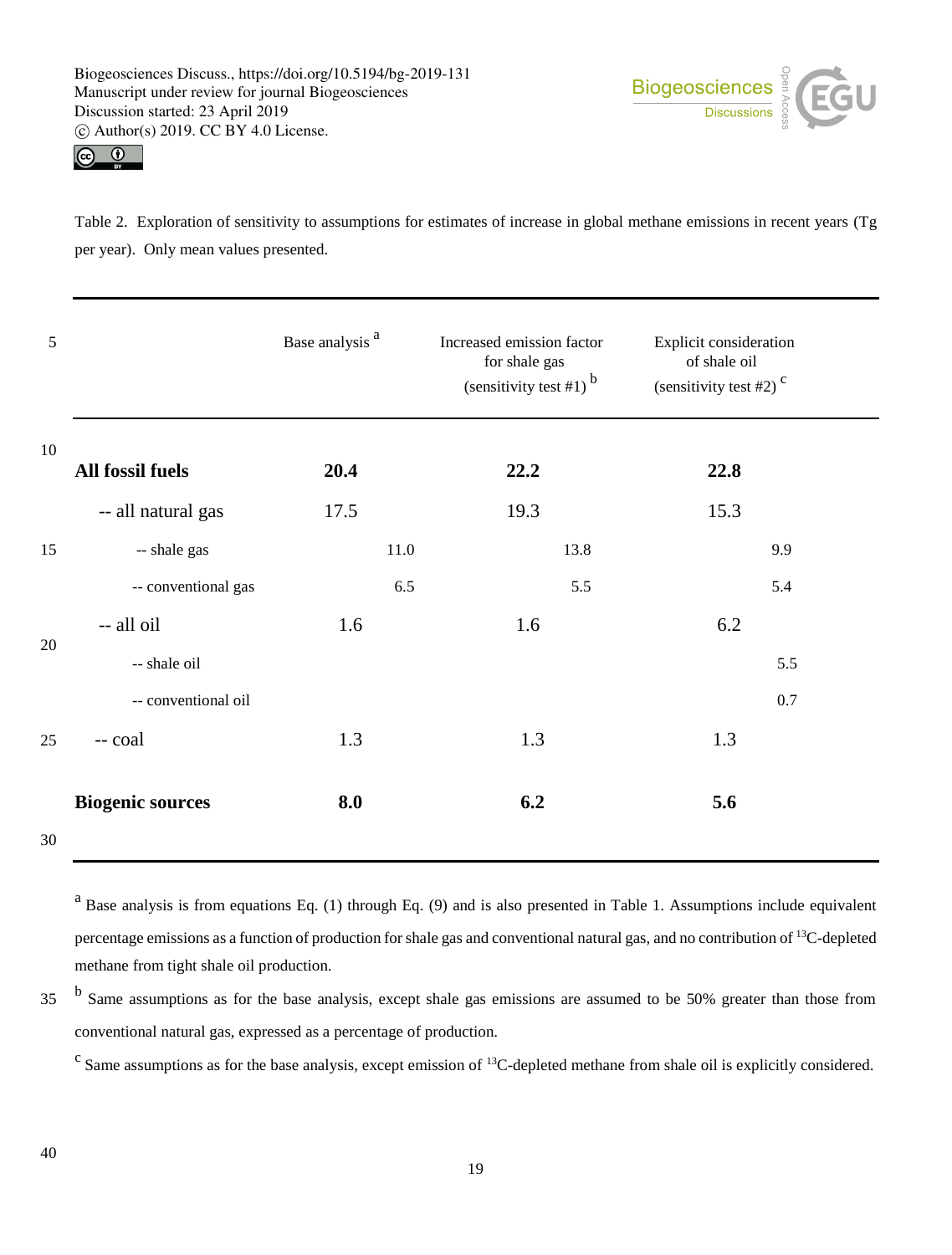





Figure 1. A, top: global increase in atmospheric methane between 1980 and 2015. B, bottom: change in  $\delta^{13}C$  value of atmospheric methane globally between 1980 and 2015. Both adapted from Schaefer et al. (2015).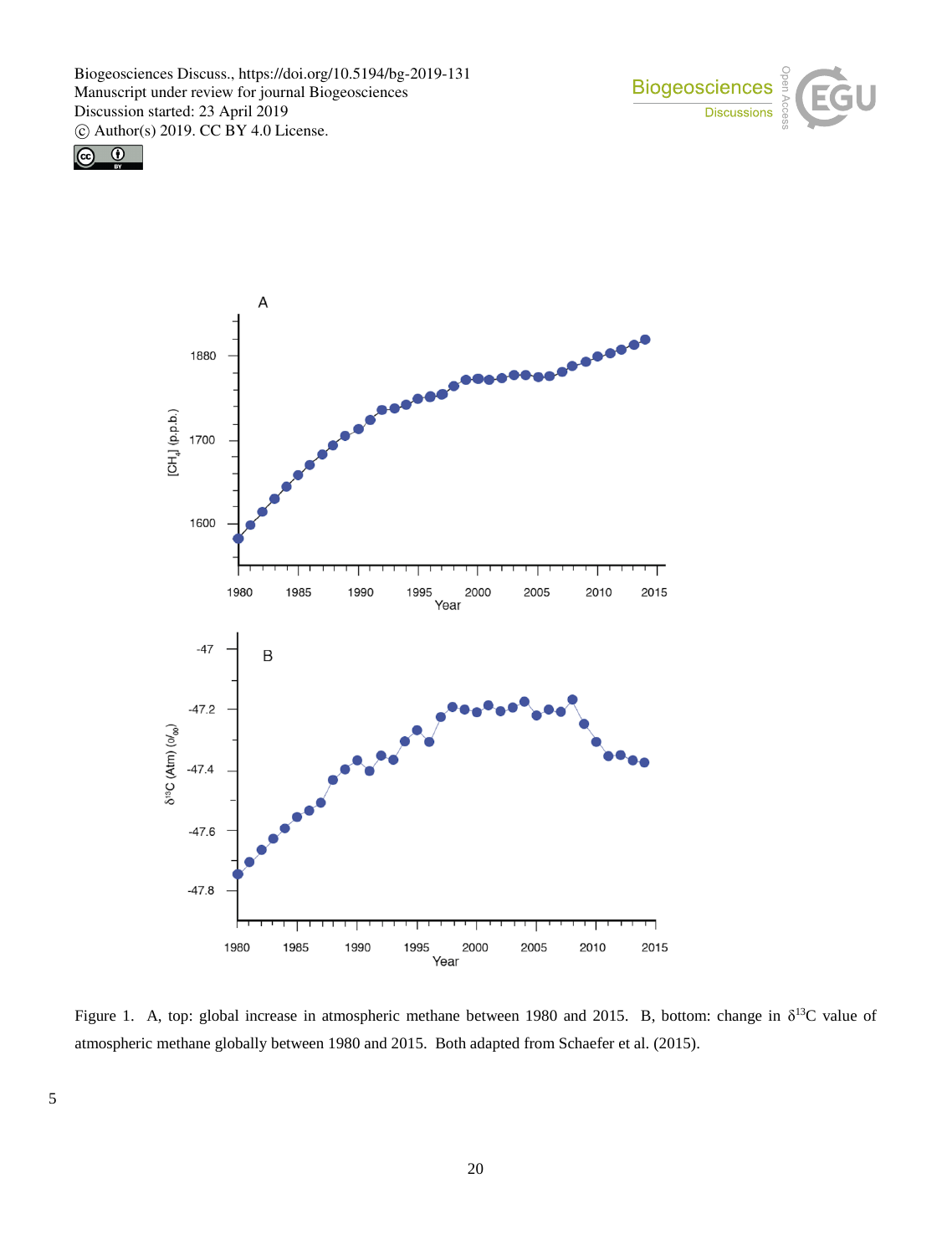





Global Production of Natural Gas 2000-2017 with projection to 2040





5 is methane that remained in the shale formation and is released through the combined technologies of high-precision directional drilling and high-volume hydraulic fracturing.

B, bottom: global production of shale gas and other forms of natural gas from 2000 through 2017, with projections into the future from EIA (2016). Redrawn from EIA (2016) with data from IEA (2017).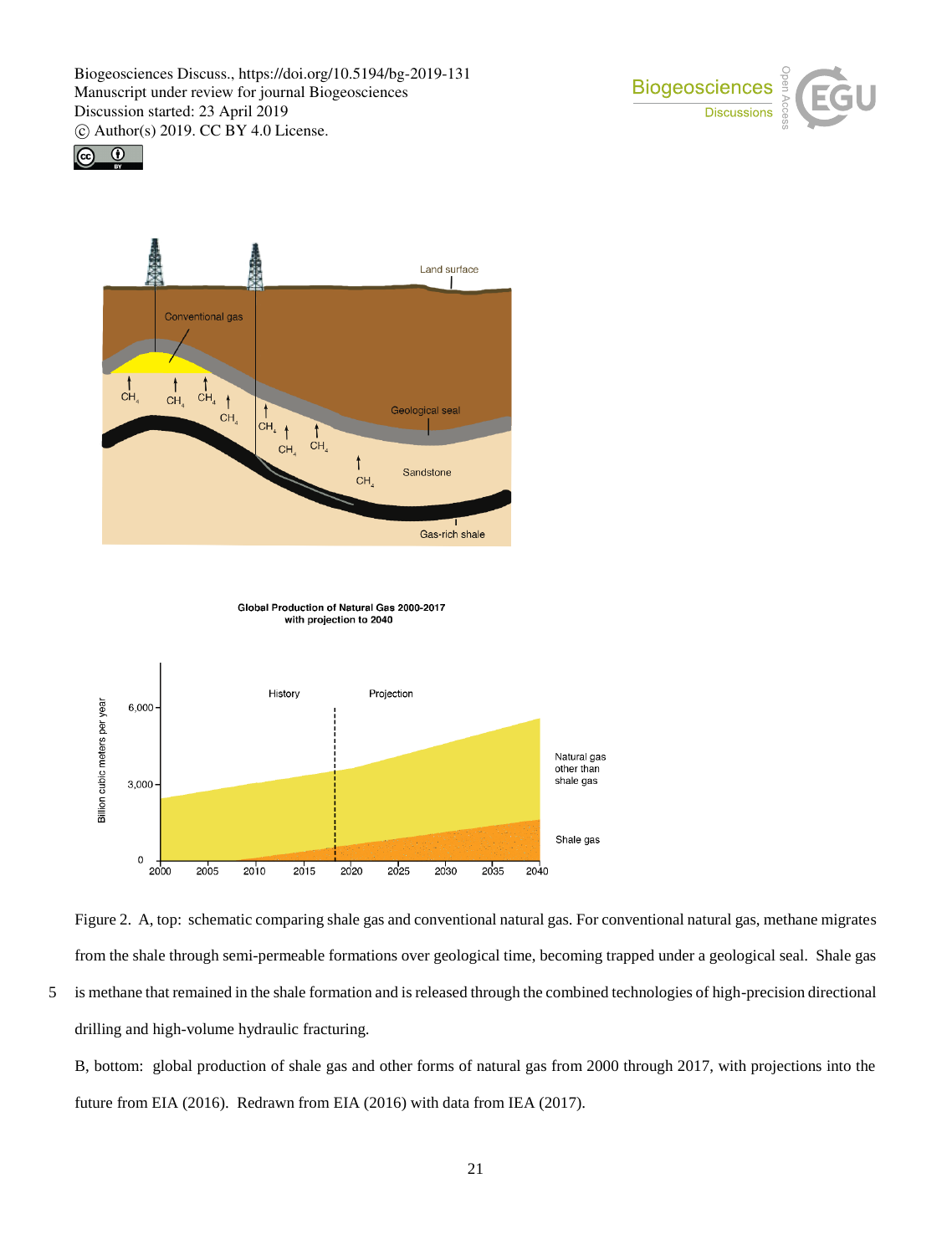





- 5 Figure 3. A, top: on the x-axis, $\delta^{13}C$  values for methane from biogenic sources, fossil fuel, and biomass burning as presented in Worden et al. (2017) for values from Schwietzke et al. (2016); width of horizontal bars represent the 95% confidence limits for these values. Triangle indicates the average methane in the atmosphere during the 2000 to 2008 period. The y-axis shows mean estimates from Worden et al. (2017) for the increase and decrease in methane emissions from particular sources since 2008 as calculated using the  $\delta^{13}$ C values of Schwietzke et al. (2016).
- 10 B, bottom: on the x-axis,  $\delta^{13}C$  values as in Figure 3-A except the value for fossil fuels does not include shale gas, and a separate estimate for shale gas value is included based on the mean and 95% confidence level for 61 observations from three different shales and studies summarized by Golding et al. (2013): mean value is -51.4  $\%$ <sub>00</sub>, with a 95% confidence limit of  $\pm$ 1.2  $\%$ <sub>oo</sub>. The y-axis indicates estimates developed in this paper for the increase or decrease in methane emissions since 2008.